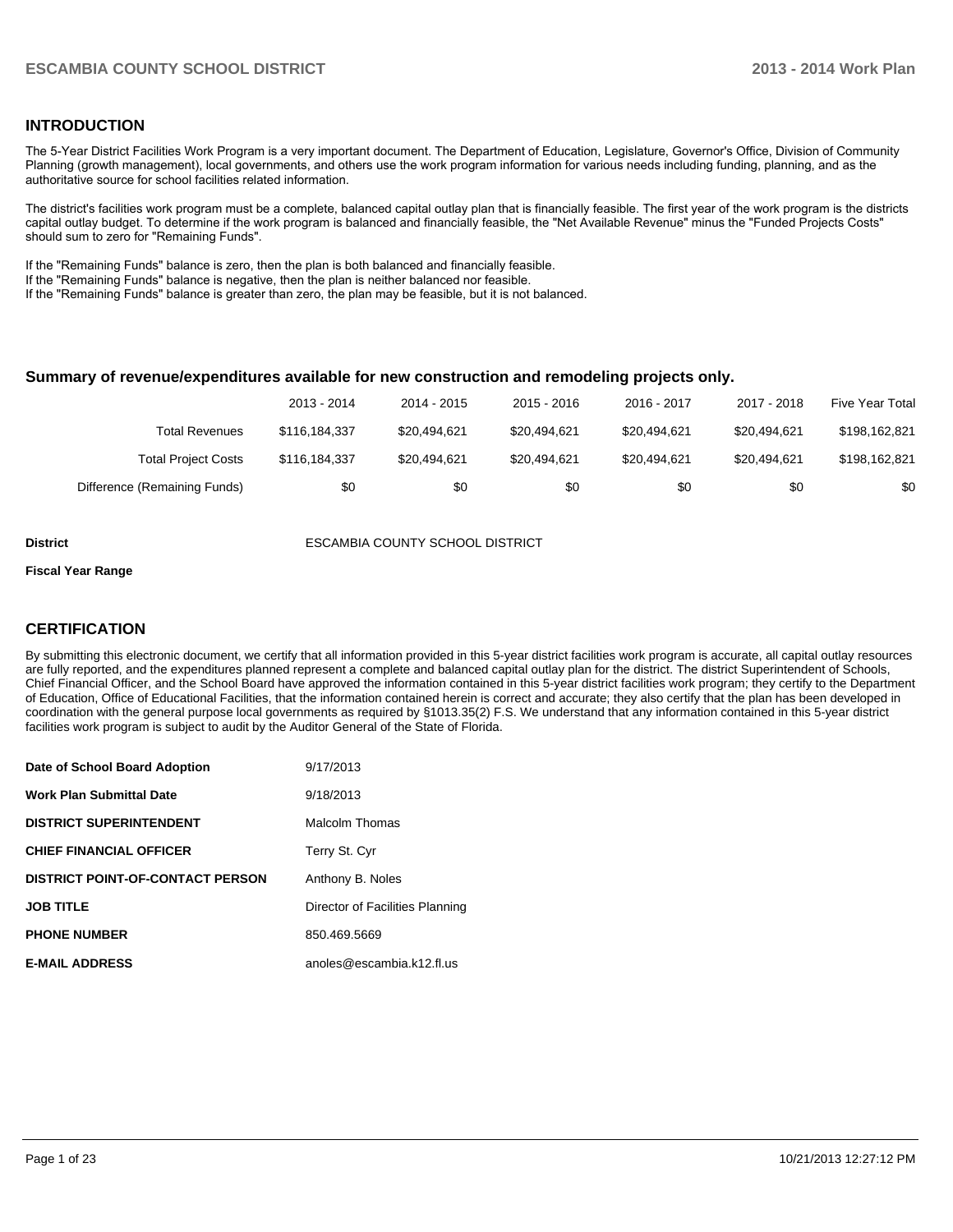# **Expenditures**

# **Expenditure for Maintenance, Repair and Renovation from 1.50-Mills and PECO**

Annually, prior to the adoption of the district school budget, each school board must prepare a tentative district facilities work program that includes a schedule of major repair and renovation projects necessary to maintain the educational and ancillary facilities of the district.

|                | Item                                                                                                                                                                                                                                                                                                                                                                                                                                                                                                                                                                                                                                                                                                                                                                                                                                                                                                                                                                                                                                                                                                                                                                                                                                                                                                                                                                                      | 2013 - 2014<br><b>Actual Budget</b> | $2014 - 2015$<br>Projected | $2015 - 2016$<br>Projected | 2016 - 2017<br>Projected | 2017 - 2018<br>Projected | Total       |  |  |  |  |
|----------------|-------------------------------------------------------------------------------------------------------------------------------------------------------------------------------------------------------------------------------------------------------------------------------------------------------------------------------------------------------------------------------------------------------------------------------------------------------------------------------------------------------------------------------------------------------------------------------------------------------------------------------------------------------------------------------------------------------------------------------------------------------------------------------------------------------------------------------------------------------------------------------------------------------------------------------------------------------------------------------------------------------------------------------------------------------------------------------------------------------------------------------------------------------------------------------------------------------------------------------------------------------------------------------------------------------------------------------------------------------------------------------------------|-------------------------------------|----------------------------|----------------------------|--------------------------|--------------------------|-------------|--|--|--|--|
| <b>HVAC</b>    |                                                                                                                                                                                                                                                                                                                                                                                                                                                                                                                                                                                                                                                                                                                                                                                                                                                                                                                                                                                                                                                                                                                                                                                                                                                                                                                                                                                           | \$0                                 | \$0                        | \$0                        | \$0                      | \$0                      | \$0         |  |  |  |  |
| Locations:     | No Locations for this expenditure.                                                                                                                                                                                                                                                                                                                                                                                                                                                                                                                                                                                                                                                                                                                                                                                                                                                                                                                                                                                                                                                                                                                                                                                                                                                                                                                                                        |                                     |                            |                            |                          |                          |             |  |  |  |  |
| Flooring       |                                                                                                                                                                                                                                                                                                                                                                                                                                                                                                                                                                                                                                                                                                                                                                                                                                                                                                                                                                                                                                                                                                                                                                                                                                                                                                                                                                                           | \$62,538                            | \$62,538                   | \$62,538                   | \$62,538                 | \$62,538                 | \$312,690   |  |  |  |  |
| Locations:     | A K SUTER ELEMENTARY, BELLVIEW ELEMENTARY, BELLVIEW MIDDLE, BEULAH ELEMENTARY, BLUE ANGELS ELEMENTARY,<br>BRATT ELEMENTARY, BRENTWOOD ELEMENTARY, BROWN BARGE MIDDLE, BROWN-BARGE ANNEX, C A WEIS ELEMENTARY,<br>CENTRAL WAREHOUSE, CORDOVA PARK ELEMENTARY, ENSLEY ELEMENTARY, ERNEST WARD MIDDLE, ESCAMBIA SENIOR HIGH,<br>ESCAMBIA WESTGATE CENTER, FERRY PASS ELEMENTARY, FERRY PASS MIDDLE, GEO STONE / W FL HI SCHOOL OF ADVANCED<br>TECHNOLOGY, HELLEN CARO ELEMENTARY, J E HALL EDUCATIONAL SERVICES CENTER, J H WORKMAN MIDDLE, J M TATE<br>SENIOR HIGH, JIM ALLEN ELEMENTARY, JIM C BAILEY MIDDLE, JUDY ANDREWS SCHOOL, L D MCARTHUR ELEMENTARY, LINCOLN<br>PARK ELEMENTARY, LONGLEAF ELEMENTARY, MCMILLAN PRE-K CENTER, MOLINO PARK ELEMENTARY, MONTCLAIR<br>ELEMENTARY, MYRTLE GROVE ELEMENTARY, N B COOK ELEMENTARY (NEW), NAVY POINT ELEMENTARY, NORTHVIEW SENIOR<br>HIGH, O J SEMMES ELEMENTARY, OAKCREST ELEMENTARY, PACE ADMINISTRATION OFFICE, PENSACOLA SENIOR HIGH, PINE<br>FOREST SENIOR HIGH, PINE MEADOW ELEMENTARY, PLEASANT GROVE ELEMENTARY, R C LIPSCOMB ELEMENTARY, RANSOM<br>MIDDLE, REINHARDT HOLM ELEMENTARY, ROY L HYATT ENVIRONMENTAL CENTER, SCENIC HEIGHTS ELEMENTARY, SHERWOOD<br>ELEMENTARY, W J WOODHAM MIDDLE SCHOOL, WARRINGTON ELEMENTARY, WARRINGTON MIDDLE, WASHINGTON SENIOR<br>HIGH, WEST PENSACOLA ELEMENTARY                               |                                     |                            |                            |                          |                          |             |  |  |  |  |
| Roofing        |                                                                                                                                                                                                                                                                                                                                                                                                                                                                                                                                                                                                                                                                                                                                                                                                                                                                                                                                                                                                                                                                                                                                                                                                                                                                                                                                                                                           | \$0                                 | \$0                        | \$0                        | \$0                      | \$0                      | \$0         |  |  |  |  |
|                | Locations: No Locations for this expenditure.                                                                                                                                                                                                                                                                                                                                                                                                                                                                                                                                                                                                                                                                                                                                                                                                                                                                                                                                                                                                                                                                                                                                                                                                                                                                                                                                             |                                     |                            |                            |                          |                          |             |  |  |  |  |
| Safety to Life |                                                                                                                                                                                                                                                                                                                                                                                                                                                                                                                                                                                                                                                                                                                                                                                                                                                                                                                                                                                                                                                                                                                                                                                                                                                                                                                                                                                           | \$0                                 | \$0                        | \$0                        | \$0                      | \$0                      | \$0         |  |  |  |  |
|                | Locations: No Locations for this expenditure.                                                                                                                                                                                                                                                                                                                                                                                                                                                                                                                                                                                                                                                                                                                                                                                                                                                                                                                                                                                                                                                                                                                                                                                                                                                                                                                                             |                                     |                            |                            |                          |                          |             |  |  |  |  |
| Fencing        |                                                                                                                                                                                                                                                                                                                                                                                                                                                                                                                                                                                                                                                                                                                                                                                                                                                                                                                                                                                                                                                                                                                                                                                                                                                                                                                                                                                           | \$0                                 | \$0                        | \$0                        | \$0                      | \$0                      | \$0         |  |  |  |  |
| Locations:     | No Locations for this expenditure.                                                                                                                                                                                                                                                                                                                                                                                                                                                                                                                                                                                                                                                                                                                                                                                                                                                                                                                                                                                                                                                                                                                                                                                                                                                                                                                                                        |                                     |                            |                            |                          |                          |             |  |  |  |  |
| Parking        |                                                                                                                                                                                                                                                                                                                                                                                                                                                                                                                                                                                                                                                                                                                                                                                                                                                                                                                                                                                                                                                                                                                                                                                                                                                                                                                                                                                           | \$0                                 | \$0                        | \$0                        | \$0                      | \$0                      | \$0         |  |  |  |  |
| Locations:     | No Locations for this expenditure.                                                                                                                                                                                                                                                                                                                                                                                                                                                                                                                                                                                                                                                                                                                                                                                                                                                                                                                                                                                                                                                                                                                                                                                                                                                                                                                                                        |                                     |                            |                            |                          |                          |             |  |  |  |  |
| Electrical     |                                                                                                                                                                                                                                                                                                                                                                                                                                                                                                                                                                                                                                                                                                                                                                                                                                                                                                                                                                                                                                                                                                                                                                                                                                                                                                                                                                                           | ا 30                                | \$0                        | \$0                        | \$0                      | \$0                      | \$0         |  |  |  |  |
| Locations:     | No Locations for this expenditure.                                                                                                                                                                                                                                                                                                                                                                                                                                                                                                                                                                                                                                                                                                                                                                                                                                                                                                                                                                                                                                                                                                                                                                                                                                                                                                                                                        |                                     |                            |                            |                          |                          |             |  |  |  |  |
| Fire Alarm     |                                                                                                                                                                                                                                                                                                                                                                                                                                                                                                                                                                                                                                                                                                                                                                                                                                                                                                                                                                                                                                                                                                                                                                                                                                                                                                                                                                                           | \$300,000                           | \$300.000                  | \$300,000                  |                          | \$300,000                | \$1,500,000 |  |  |  |  |
|                | \$300,000<br>Locations: A K SUTER ELEMENTARY, BELLVIEW ELEMENTARY, BELLVIEW MIDDLE, BEULAH ELEMENTARY, BLUE ANGELS ELEMENTARY,<br>BRATT ELEMENTARY, BRENTWOOD ELEMENTARY, BROWN BARGE MIDDLE, C A WEIS ELEMENTARY, CENTRAL WAREHOUSE,<br>CORDOVA PARK ELEMENTARY, ENSLEY ELEMENTARY, ERNEST WARD MIDDLE, ESCAMBIA SENIOR HIGH, ESCAMBIA WESTGATE<br>CENTER, FERRY PASS ELEMENTARY, FERRY PASS MIDDLE, GEO STONE / W FL HI SCHOOL OF ADVANCED TECHNOLOGY,<br>GLOBAL LEARNING ACADEMY, HELLEN CARO ELEMENTARY, J E HALL EDUCATIONAL SERVICES CENTER, J H WORKMAN MIDDLE,<br>J M TATE SENIOR HIGH, JIM ALLEN ELEMENTARY, JIM C BAILEY MIDDLE, JUDY ANDREWS SCHOOL, L D MCARTHUR ELEMENTARY,<br>LINCOLN PARK ELEMENTARY, LONGLEAF ELEMENTARY, MCMILLAN PRE-K CENTER, MOLINO PARK ELEMENTARY, MONTCLAIR<br>ELEMENTARY, MYRTLE GROVE ELEMENTARY, N B COOK ELEMENTARY (NEW), NAVY POINT ELEMENTARY, NORTHVIEW SENIOR<br>HIGH, O J SEMMES ELEMENTARY, OAKCREST ELEMENTARY, PACE ADMINISTRATION OFFICE, PENSACOLA SENIOR HIGH, PINE<br>FOREST SENIOR HIGH. PINE MEADOW ELEMENTARY. PLEASANT GROVE ELEMENTARY. R C LIPSCOMB ELEMENTARY. RANSOM<br>MIDDLE, REINHARDT HOLM ELEMENTARY, ROY L HYATT ENVIRONMENTAL CENTER, SCENIC HEIGHTS ELEMENTARY, SHERWOOD<br>ELEMENTARY, W J WOODHAM MIDDLE SCHOOL, WARRINGTON ELEMENTARY, WARRINGTON MIDDLE, WASHINGTON SENIOR<br>HIGH, WEST PENSACOLA ELEMENTARY |                                     |                            |                            |                          |                          |             |  |  |  |  |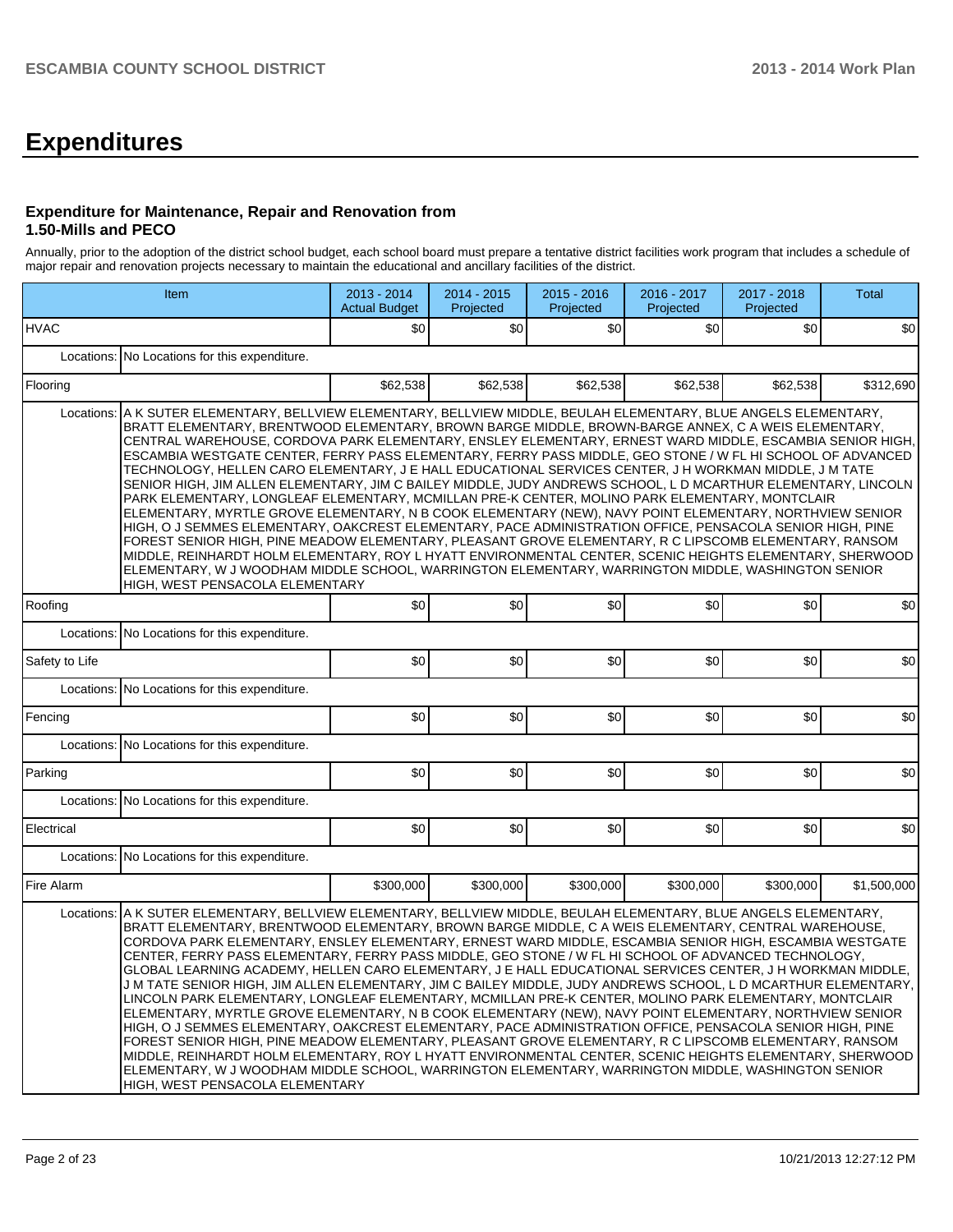| Telephone/Intercom System         |                                                                                                                                                                                                                                                                                                                                                                                                                                                                                                                                                                                                                                                                                                                                                                                                                                                                                                                                                                                                                                                                                                                                                                                                                                                                                                                                                                 | \$0         | \$0         | \$0         | \$0         | \$0         | \$0         |
|-----------------------------------|-----------------------------------------------------------------------------------------------------------------------------------------------------------------------------------------------------------------------------------------------------------------------------------------------------------------------------------------------------------------------------------------------------------------------------------------------------------------------------------------------------------------------------------------------------------------------------------------------------------------------------------------------------------------------------------------------------------------------------------------------------------------------------------------------------------------------------------------------------------------------------------------------------------------------------------------------------------------------------------------------------------------------------------------------------------------------------------------------------------------------------------------------------------------------------------------------------------------------------------------------------------------------------------------------------------------------------------------------------------------|-------------|-------------|-------------|-------------|-------------|-------------|
|                                   | Locations: No Locations for this expenditure.                                                                                                                                                                                                                                                                                                                                                                                                                                                                                                                                                                                                                                                                                                                                                                                                                                                                                                                                                                                                                                                                                                                                                                                                                                                                                                                   |             |             |             |             |             |             |
| <b>IClosed Circuit Television</b> |                                                                                                                                                                                                                                                                                                                                                                                                                                                                                                                                                                                                                                                                                                                                                                                                                                                                                                                                                                                                                                                                                                                                                                                                                                                                                                                                                                 | \$0         | \$0         | \$0         | \$0         | \$0         | \$0         |
|                                   | Locations: No Locations for this expenditure.                                                                                                                                                                                                                                                                                                                                                                                                                                                                                                                                                                                                                                                                                                                                                                                                                                                                                                                                                                                                                                                                                                                                                                                                                                                                                                                   |             |             |             |             |             |             |
| <b>Paint</b>                      |                                                                                                                                                                                                                                                                                                                                                                                                                                                                                                                                                                                                                                                                                                                                                                                                                                                                                                                                                                                                                                                                                                                                                                                                                                                                                                                                                                 | \$676,572   | \$676,572   | \$676,572   | \$676,572   | \$676,572   | \$3,382,860 |
|                                   | Locations:   A K SUTER ELEMENTARY, BELLVIEW ELEMENTARY, BELLVIEW MIDDLE, BEULAH ELEMENTARY, BLUE ANGELS ELEMENTARY,<br>BRATT ELEMENTARY, BRENTWOOD ELEMENTARY, BROWN BARGE MIDDLE, BROWN-BARGE ANNEX, C A WEIS ELEMENTARY,<br>CENTRAL WAREHOUSE, CORDOVA PARK ELEMENTARY, ENSLEY ELEMENTARY, ERNEST WARD MIDDLE, ESCAMBIA SENIOR HIGH,<br>ESCAMBIA WESTGATE CENTER, FERRY PASS ELEMENTARY, FERRY PASS MIDDLE, GEO STONE / W FL HI SCHOOL OF ADVANCED<br>TECHNOLOGY, GLOBAL LEARNING ACADEMY, HELLEN CARO ELEMENTARY, J E HALL EDUCATIONAL SERVICES CENTER, J H<br>WORKMAN MIDDLE, J M TATE SENIOR HIGH, JIM ALLEN ELEMENTARY, JIM C BAILEY MIDDLE, JUDY ANDREWS SCHOOL, L D<br>MCARTHUR ELEMENTARY, LINCOLN PARK ELEMENTARY, LONGLEAF ELEMENTARY, MCMILLAN PRE-K CENTER, MOLINO PARK<br>ELEMENTARY, MONTCLAIR ELEMENTARY, MYRTLE GROVE ELEMENTARY, N B COOK ELEMENTARY (NEW), NAVY POINT<br>ELEMENTARY, NORTHVIEW SENIOR HIGH, O J SEMMES ELEMENTARY, OAKCREST ELEMENTARY, PACE ADMINISTRATION OFFICE,<br>PENSACOLA SENIOR HIGH, PINE FOREST SENIOR HIGH, PINE MEADOW ELEMENTARY, PLEASANT GROVE ELEMENTARY, R C<br>LIPSCOMB ELEMENTARY, RANSOM MIDDLE, REINHARDT HOLM ELEMENTARY, SCENIC HEIGHTS ELEMENTARY, SHERWOOD<br>ELEMENTARY, W J WOODHAM MIDDLE SCHOOL, WARRINGTON ELEMENTARY, WARRINGTON MIDDLE, WASHINGTON SENIOR<br>HIGH, WEST PENSACOLA ELEMENTARY |             |             |             |             |             |             |
| Maintenance/Repair                |                                                                                                                                                                                                                                                                                                                                                                                                                                                                                                                                                                                                                                                                                                                                                                                                                                                                                                                                                                                                                                                                                                                                                                                                                                                                                                                                                                 | \$0         | \$0         | \$0         | \$0         | \$0         | \$0         |
|                                   | Locations: No Locations for this expenditure.                                                                                                                                                                                                                                                                                                                                                                                                                                                                                                                                                                                                                                                                                                                                                                                                                                                                                                                                                                                                                                                                                                                                                                                                                                                                                                                   |             |             |             |             |             |             |
|                                   | Sub Total:                                                                                                                                                                                                                                                                                                                                                                                                                                                                                                                                                                                                                                                                                                                                                                                                                                                                                                                                                                                                                                                                                                                                                                                                                                                                                                                                                      | \$1,039,110 | \$1,039,110 | \$1,039,110 | \$1,039,110 | \$1,039,110 | \$5,195,550 |

| IPECO Maintenance Expenditures | \$0         | \$0         | \$0         | \$0 <sub>0</sub> | \$0.        | \$0          |
|--------------------------------|-------------|-------------|-------------|------------------|-------------|--------------|
| 1.50 Mill Sub Total: I         | \$2,030,363 | \$2,030,363 | \$2,030,363 | \$2,030,363      | \$2.030.363 | \$10,151,815 |

|                                                                                                                                                                                                                                                                                                                                                              | Other Items                                                                                                                                                                                                                                                                                                                                                                                                                                                                                                                                                                                                                                                                                                                                                                                                                                                                                                                                                                                                                                                                                                                                                                                                                                                                                                                                                                                     | $2013 - 2014$<br><b>Actual Budget</b> | $2014 - 2015$<br>Projected | $2015 - 2016$<br>Projected | $2016 - 2017$<br>Projected | 2017 - 2018<br>Projected | Total     |  |  |
|--------------------------------------------------------------------------------------------------------------------------------------------------------------------------------------------------------------------------------------------------------------------------------------------------------------------------------------------------------------|-------------------------------------------------------------------------------------------------------------------------------------------------------------------------------------------------------------------------------------------------------------------------------------------------------------------------------------------------------------------------------------------------------------------------------------------------------------------------------------------------------------------------------------------------------------------------------------------------------------------------------------------------------------------------------------------------------------------------------------------------------------------------------------------------------------------------------------------------------------------------------------------------------------------------------------------------------------------------------------------------------------------------------------------------------------------------------------------------------------------------------------------------------------------------------------------------------------------------------------------------------------------------------------------------------------------------------------------------------------------------------------------------|---------------------------------------|----------------------------|----------------------------|----------------------------|--------------------------|-----------|--|--|
| District Wide Preventative Maintenance                                                                                                                                                                                                                                                                                                                       |                                                                                                                                                                                                                                                                                                                                                                                                                                                                                                                                                                                                                                                                                                                                                                                                                                                                                                                                                                                                                                                                                                                                                                                                                                                                                                                                                                                                 | \$55,000                              | \$55,000                   | \$55,000                   | \$55,000                   | \$55,000                 | \$275,000 |  |  |
|                                                                                                                                                                                                                                                                                                                                                              | Locations A K SUTER ELEMENTARY, BELLVIEW ELEMENTARY, BELLVIEW MIDDLE, BEULAH ELEMENTARY, BLUE ANGELS ELEMENTARY,<br>BRATT ELEMENTARY, BRENTWOOD ELEMENTARY, BROWN BARGE MIDDLE, BROWN-BARGE ANNEX, C A WEIS ELEMENTARY,<br>CENTRAL WAREHOUSE, CORDOVA PARK ELEMENTARY, ENSLEY ELEMENTARY, ERNEST WARD MIDDLE, ESCAMBIA SENIOR<br>HIGH, ESCAMBIA WESTGATE CENTER, FERRY PASS ELEMENTARY, FERRY PASS MIDDLE, GEO STONE / W FL HI SCHOOL OF<br>ADVANCED TECHNOLOGY, GLOBAL LEARNING ACADEMY, HELLEN CARO ELEMENTARY, J E HALL EDUCATIONAL SERVICES<br>CENTER, J H WORKMAN MIDDLE, J M TATE SENIOR HIGH, JIM ALLEN ELEMENTARY, JIM C BAILEY MIDDLE, JUDY ANDREWS<br>SCHOOL, L D MCARTHUR ELEMENTARY, LINCOLN PARK ELEMENTARY, LONGLEAF ELEMENTARY, MCMILLAN PRE-K CENTER,<br>MOLINO PARK ELEMENTARY, MONTCLAIR ELEMENTARY, MYRTLE GROVE ELEMENTARY, N B COOK ELEMENTARY (NEW), NAVY<br>IPOINT ELEMENTARY. NORTHVIEW SENIOR HIGH. O J SEMMES ELEMENTARY. OAKCREST ELEMENTARY. PACE<br>ADMINISTRATION OFFICE, PENSACOLA SENIOR HIGH, PINE FOREST SENIOR HIGH, PINE MEADOW ELEMENTARY, PLEASANT<br>GROVE ELEMENTARY, R C LIPSCOMB ELEMENTARY, RANSOM MIDDLE, REINHARDT HOLM ELEMENTARY, ROY L HYATT<br>ENVIRONMENTAL CENTER, SCENIC HEIGHTS ELEMENTARY, SHERWOOD ELEMENTARY, W J WOODHAM MIDDLE SCHOOL,<br>WARRINGTON ELEMENTARY, WARRINGTON MIDDLE, WASHINGTON SENIOR HIGH, WEST PENSACOLA ELEMENTARY |                                       |                            |                            |                            |                          |           |  |  |
| Bleacher Repair and Replace Cycle                                                                                                                                                                                                                                                                                                                            |                                                                                                                                                                                                                                                                                                                                                                                                                                                                                                                                                                                                                                                                                                                                                                                                                                                                                                                                                                                                                                                                                                                                                                                                                                                                                                                                                                                                 | \$50,000                              | \$50,000                   | \$50,000                   | \$50,000                   | \$50,000                 | \$250,000 |  |  |
| Locations BELLVIEW MIDDLE, BROWN BARGE MIDDLE, ERNEST WARD MIDDLE, ESCAMBIA SENIOR HIGH, FERRY PASS MIDDLE, GEO<br>STONE / W FL HI SCHOOL OF ADVANCED TECHNOLOGY, J H WORKMAN MIDDLE, J M TATE SENIOR HIGH, PENSACOLA SENIOR<br>HIGH, PINE FOREST SENIOR HIGH, RANSOM MIDDLE, W J WOODHAM MIDDLE SCHOOL, WARRINGTON MIDDLE, WASHINGTON<br><b>SENIOR HIGH</b> |                                                                                                                                                                                                                                                                                                                                                                                                                                                                                                                                                                                                                                                                                                                                                                                                                                                                                                                                                                                                                                                                                                                                                                                                                                                                                                                                                                                                 |                                       |                            |                            |                            |                          |           |  |  |
| Relocatable Classroom Renovations                                                                                                                                                                                                                                                                                                                            |                                                                                                                                                                                                                                                                                                                                                                                                                                                                                                                                                                                                                                                                                                                                                                                                                                                                                                                                                                                                                                                                                                                                                                                                                                                                                                                                                                                                 | \$51,521                              | \$51,521                   | \$51,521                   | \$51,521                   | \$51,521                 | \$257,605 |  |  |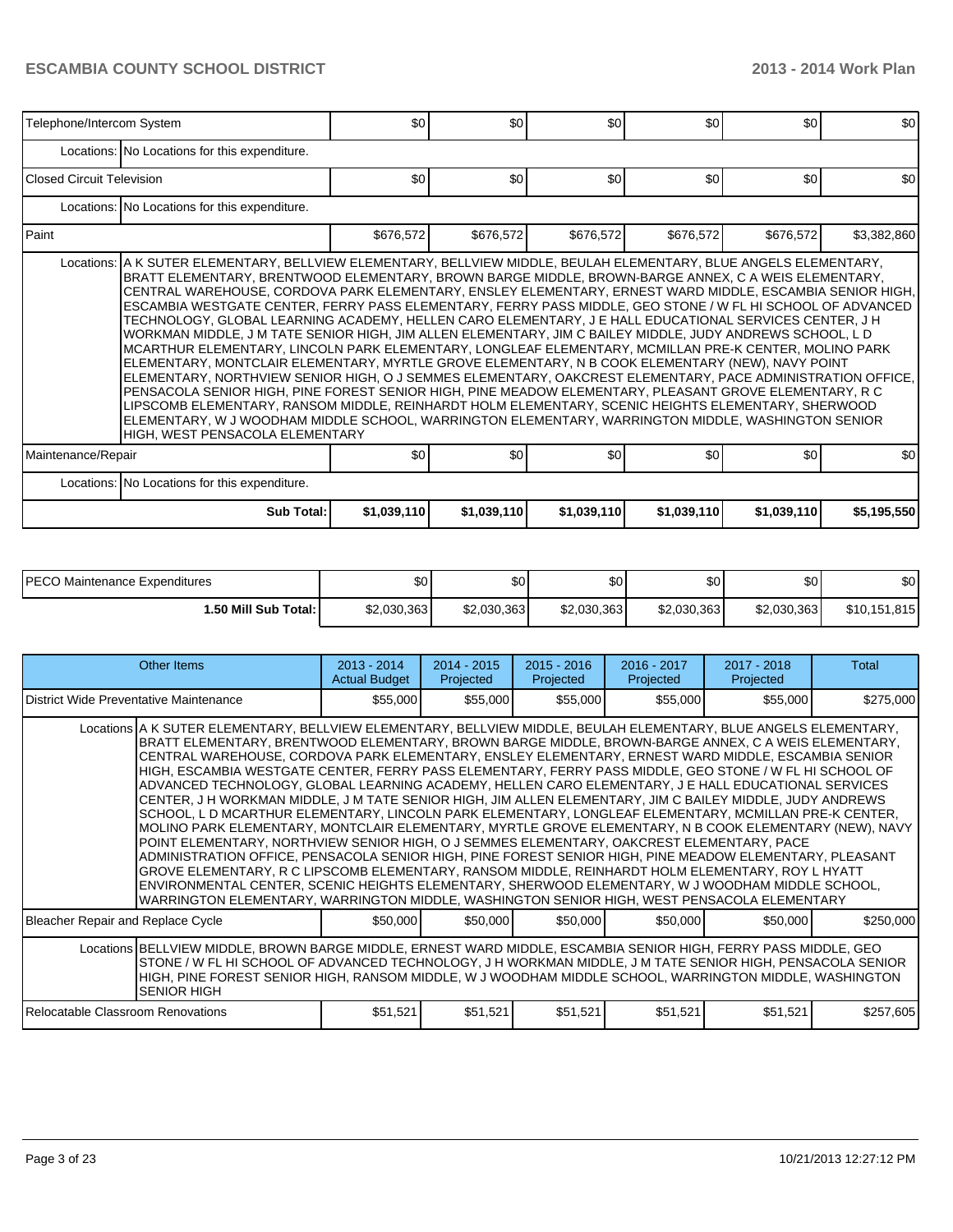| Locations A K SUTER ELEMENTARY, BELLVIEW ELEMENTARY, BELLVIEW MIDDLE, BEULAH ELEMENTARY, BLUE ANGELS ELEMENTARY,<br>BRATT ELEMENTARY, BRENTWOOD ELEMENTARY, BROWN BARGE MIDDLE, C A WEIS ELEMENTARY, CORDOVA PARK<br>ELEMENTARY, ENSLEY ELEMENTARY, ERNEST WARD MIDDLE, ESCAMBIA SENIOR HIGH, ESCAMBIA WESTGATE CENTER,<br>FERRY PASS ELEMENTARY, FERRY PASS MIDDLE, GEO STONE / W FL HI SCHOOL OF ADVANCED TECHNOLOGY, GLOBAL<br>LEARNING ACADEMY, HELLEN CARO ELEMENTARY, J H WORKMAN MIDDLE, J M TATE SENIOR HIGH, JIM ALLEN ELEMENTARY,<br>JIM C BAILEY MIDDLE, JUDY ANDREWS SCHOOL, L D MCARTHUR ELEMENTARY, LINCOLN PARK ELEMENTARY, LONGLEAF<br>ELEMENTARY, MCMILLAN PRE-K CENTER, MOLINO PARK ELEMENTARY, MONTCLAIR ELEMENTARY, MYRTLE GROVE<br>ELEMENTARY, N B COOK ELEMENTARY (NEW), NAVY POINT ELEMENTARY, NORTHVIEW SENIOR HIGH, O J SEMMES<br>ELEMENTARY, OAKCREST ELEMENTARY, PENSACOLA SENIOR HIGH, PINE FOREST SENIOR HIGH, PINE MEADOW<br>ELEMENTARY, PLEASANT GROVE ELEMENTARY, R C LIPSCOMB ELEMENTARY, RANSOM MIDDLE, REINHARDT HOLM<br>ELEMENTARY, ROY L HYATT ENVIRONMENTAL CENTER, SCENIC HEIGHTS ELEMENTARY, SHERWOOD ELEMENTARY, W J<br>WOODHAM MIDDLE SCHOOL, WARRINGTON ELEMENTARY, WARRINGTON MIDDLE, WASHINGTON SENIOR HIGH, WEST<br>PENSACOLA ELEMENTARY                                                                                                         |             |             |             |             |             |              |
|------------------------------------------------------------------------------------------------------------------------------------------------------------------------------------------------------------------------------------------------------------------------------------------------------------------------------------------------------------------------------------------------------------------------------------------------------------------------------------------------------------------------------------------------------------------------------------------------------------------------------------------------------------------------------------------------------------------------------------------------------------------------------------------------------------------------------------------------------------------------------------------------------------------------------------------------------------------------------------------------------------------------------------------------------------------------------------------------------------------------------------------------------------------------------------------------------------------------------------------------------------------------------------------------------------------------------------------------------------------------------------------------|-------------|-------------|-------------|-------------|-------------|--------------|
| <b>Energy Management DDC Controls</b>                                                                                                                                                                                                                                                                                                                                                                                                                                                                                                                                                                                                                                                                                                                                                                                                                                                                                                                                                                                                                                                                                                                                                                                                                                                                                                                                                          | \$100,000   | \$100,000   | \$100,000   | \$100,000   | \$100,000   | \$500,000    |
| Locations A K SUTER ELEMENTARY. BELLVIEW ELEMENTARY. BELLVIEW MIDDLE. BEULAH ELEMENTARY. BLUE ANGELS ELEMENTARY.<br>BRATT ELEMENTARY, BRENTWOOD ELEMENTARY, BROWN BARGE MIDDLE, BROWN-BARGE ANNEX, C A WEIS ELEMENTARY,<br>CENTRAL WAREHOUSE, CORDOVA PARK ELEMENTARY, ENSLEY ELEMENTARY, ERNEST WARD MIDDLE, ESCAMBIA SENIOR<br>HIGH, ESCAMBIA WESTGATE CENTER, FERRY PASS ELEMENTARY, FERRY PASS MIDDLE, GEO STONE / W FL HI SCHOOL OF<br>ADVANCED TECHNOLOGY, GLOBAL LEARNING ACADEMY, HELLEN CARO ELEMENTARY, J E HALL EDUCATIONAL SERVICES<br>CENTER, J H WORKMAN MIDDLE, J M TATE SENIOR HIGH, JIM ALLEN ELEMENTARY, JIM C BAILEY MIDDLE, JUDY ANDREWS<br>SCHOOL, L D MCARTHUR ELEMENTARY, LINCOLN PARK ELEMENTARY, LONGLEAF ELEMENTARY, MCMILLAN PRE-K CENTER,<br>MOLINO PARK ELEMENTARY, MONTCLAIR ELEMENTARY, MYRTLE GROVE ELEMENTARY, N B COOK ELEMENTARY (NEW), NAVY<br>POINT ELEMENTARY, NORTHVIEW SENIOR HIGH, O J SEMMES ELEMENTARY, OAKCREST ELEMENTARY, PACE<br>ADMINISTRATION OFFICE, PENSACOLA SENIOR HIGH, PINE FOREST SENIOR HIGH, PINE MEADOW ELEMENTARY, PLEASANT<br>GROVE ELEMENTARY, R C LIPSCOMB ELEMENTARY, RANSOM MIDDLE, REINHARDT HOLM ELEMENTARY, ROY L HYATT<br>ENVIRONMENTAL CENTER, SCENIC HEIGHTS ELEMENTARY, SHERWOOD ELEMENTARY, W J WOODHAM MIDDLE SCHOOL,<br>WARRINGTON ELEMENTARY, WARRINGTON MIDDLE, WASHINGTON SENIOR HIGH, WEST PENSACOLA ELEMENTARY |             |             |             |             |             |              |
| Door Replacement Cycle                                                                                                                                                                                                                                                                                                                                                                                                                                                                                                                                                                                                                                                                                                                                                                                                                                                                                                                                                                                                                                                                                                                                                                                                                                                                                                                                                                         | \$50,000    | \$50,000    | \$50,000    | \$50,000    | \$50,000    | \$250,000    |
| Locations A K SUTER ELEMENTARY, BELLVIEW ELEMENTARY, BELLVIEW MIDDLE, BEULAH ELEMENTARY, BLUE ANGELS ELEMENTARY,<br>BRATT ELEMENTARY, BRENTWOOD ELEMENTARY, BROWN BARGE MIDDLE, BROWN-BARGE ANNEX, C A WEIS ELEMENTARY,<br>CENTRAL WAREHOUSE, CORDOVA PARK ELEMENTARY, ENSLEY ELEMENTARY, ERNEST WARD MIDDLE, ESCAMBIA SENIOR<br>HIGH. ESCAMBIA WESTGATE CENTER. FERRY PASS ELEMENTARY. FERRY PASS MIDDLE. GEO STONE / W FL HI SCHOOL OF<br>ADVANCED TECHNOLOGY, GLOBAL LEARNING ACADEMY, HELLEN CARO ELEMENTARY, J E HALL EDUCATIONAL SERVICES<br>CENTER, J H WORKMAN MIDDLE, J M TATE SENIOR HIGH, JIM ALLEN ELEMENTARY, JIM C BAILEY MIDDLE, JUDY ANDREWS<br>SCHOOL, LD MCARTHUR ELEMENTARY, LINCOLN PARK ELEMENTARY, LONGLEAF ELEMENTARY, MCMILLAN PRE-K CENTER,<br>MOLINO PARK ELEMENTARY, MONTCLAIR ELEMENTARY, MYRTLE GROVE ELEMENTARY, N B COOK ELEMENTARY (NEW), NAVY<br>POINT ELEMENTARY, NORTHVIEW SENIOR HIGH, O J SEMMES ELEMENTARY, OAKCREST ELEMENTARY, PACE<br>ADMINISTRATION OFFICE, PENSACOLA SENIOR HIGH, PINE FOREST SENIOR HIGH, PINE MEADOW ELEMENTARY, PLEASANT<br>GROVE ELEMENTARY, R C LIPSCOMB ELEMENTARY, RANSOM MIDDLE, REINHARDT HOLM ELEMENTARY, ROY L HYATT<br>ENVIRONMENTAL CENTER, SCENIC HEIGHTS ELEMENTARY, SHERWOOD ELEMENTARY, W J WOODHAM MIDDLE SCHOOL,<br>WARRINGTON ELEMENTARY. WARRINGTON MIDDLE, WASHINGTON SENIOR HIGH, WEST PENSACOLA ELEMENTARY  |             |             |             |             |             |              |
| <b>Facilities Planning Salary Abatement</b>                                                                                                                                                                                                                                                                                                                                                                                                                                                                                                                                                                                                                                                                                                                                                                                                                                                                                                                                                                                                                                                                                                                                                                                                                                                                                                                                                    | \$684,732   | \$684,732   | \$684,732   | \$684,732   | \$684,732   | \$3,423,660  |
| Locations J E HALL EDUCATIONAL SERVICES CENTER                                                                                                                                                                                                                                                                                                                                                                                                                                                                                                                                                                                                                                                                                                                                                                                                                                                                                                                                                                                                                                                                                                                                                                                                                                                                                                                                                 |             |             |             |             |             |              |
| Total:                                                                                                                                                                                                                                                                                                                                                                                                                                                                                                                                                                                                                                                                                                                                                                                                                                                                                                                                                                                                                                                                                                                                                                                                                                                                                                                                                                                         | \$2,030,363 | \$2,030,363 | \$2,030,363 | \$2,030,363 | \$2,030,363 | \$10,151,815 |

# **Local 1.50 Mill Expenditure For Maintenance, Repair and Renovation**

Anticipated expenditures expected from local funding sources over the years covered by the current work plan.

| Item                                      | $2013 - 2014$<br><b>Actual Budget</b> | $2014 - 2015$<br>Projected | $2015 - 2016$<br>Projected | 2016 - 2017<br>Projected | $2017 - 2018$<br>Projected | Total        |
|-------------------------------------------|---------------------------------------|----------------------------|----------------------------|--------------------------|----------------------------|--------------|
| Remaining Maint and Repair from 1.5 Mills | \$2,030,363                           | \$2,030,363                | \$2,030,363                | \$2,030,363              | \$2,030,363                | \$10,151,815 |
| Maintenance/Repair Salaries               | \$0                                   | \$0                        | \$0                        | \$0                      | \$0                        | \$0          |
| School Bus Purchases                      | \$2,320,649                           | \$2,409,866                | \$2,664,444                | \$2,889,859              | \$3,144,819                | \$13,429,637 |
| <b>O</b> ther Vehicle Purchases           | \$220,000                             | \$110,000                  | \$130,000                  | \$130,000                | \$130,000                  | \$720,000    |
| Capital Outlay Equipment                  | \$3,096,947                           | \$3,444,606                | \$3,501,809                | \$3,613,151              | \$3,700,000                | \$17,356,513 |
| Rent/Lease Payments                       | \$0                                   | \$0                        | \$0                        | \$0                      | \$0                        | \$0          |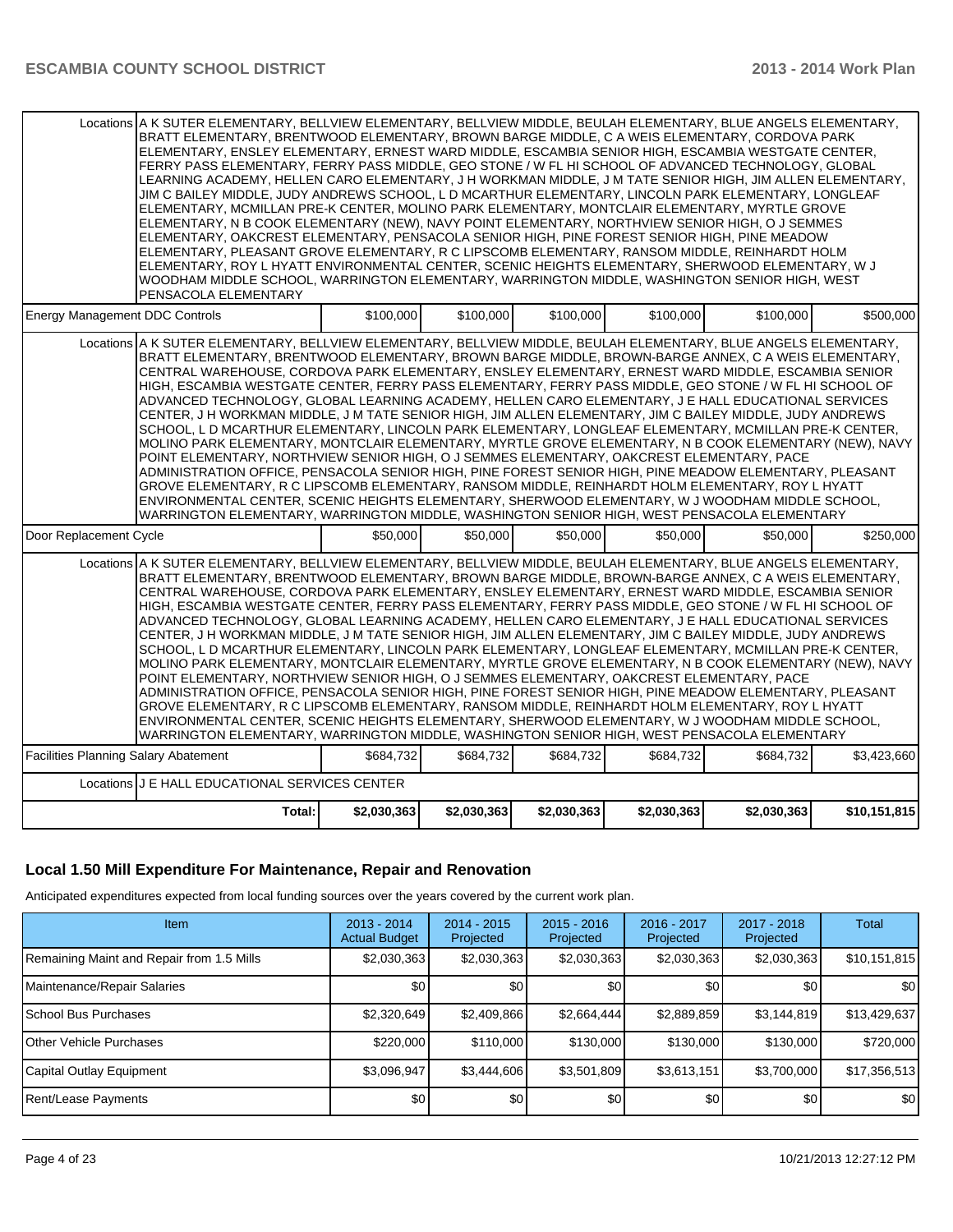| <b>COP Debt Service</b>                                      | \$5,000,000  | \$5,000,000  | \$5,000,000  | \$5,000,000  | \$5,000,000  | \$25,000,000  |
|--------------------------------------------------------------|--------------|--------------|--------------|--------------|--------------|---------------|
| Rent/Lease Relocatables                                      | \$0          | \$0          | \$0          | \$0          | \$0          | \$0           |
| <b>Environmental Problems</b>                                | \$0          | \$0          | \$0          | \$0          | \$0          | \$0           |
| s.1011.14 Debt Service                                       | \$0          | \$0          | \$0          | \$0          | \$0          | \$0           |
| Special Facilities Construction Account                      | \$0          | \$0          | \$0          | \$0          | \$0          | \$0           |
| Premiums for Property Casualty Insurance - 1011.71<br>(4a,b) | \$0          | \$0          | \$0          | \$0          | \$0          | \$0           |
| Qualified School Construction Bonds (QSCB)                   | \$0          | \$0          | \$0          | \$0          | \$0          | \$0           |
| Qualified Zone Academy Bonds (QZAB)                          | \$0          | \$0          | \$0          | \$0          | \$0          | \$0           |
| <b>Property Insurance</b>                                    | \$3,000,000  | \$3,000,000  | \$3,000,000  | \$3,000,000  | \$3,000,000  | \$15,000,000  |
| Maintenance Transfer                                         | \$6,123,846  | \$6,123,846  | \$6,123,846  | \$6,123,846  | \$6,123,846  | \$30,619,230  |
| <b>Local Expenditure Totals:</b>                             | \$21,791,805 | \$22,118,681 | \$22,450,462 | \$22,787,219 | \$23,129,028 | \$112,277,195 |
| <b>Revenue</b>                                               |              |              |              |              |              |               |

# **1.50 Mill Revenue Source**

Schedule of Estimated Capital Outlay Revenue from each currently approved source which is estimated to be available for expenditures on the projects included in the tentative district facilities work program. All amounts are NET after considering carryover balances, interest earned, new COP's, 1011.14 and 1011.15 loans, etc. Districts cannot use 1.5-Mill funds for salaries except for those explicitly associated with maintenance/repair projects. (1011.71 (5), F.S.)

| <b>Item</b>                                                                         | Fund | $2013 - 2014$<br><b>Actual Value</b> | $2014 - 2015$<br>Projected | $2015 - 2016$<br>Projected | 2016 - 2017<br>Projected | 2017 - 2018<br>Projected | Total            |
|-------------------------------------------------------------------------------------|------|--------------------------------------|----------------------------|----------------------------|--------------------------|--------------------------|------------------|
| (1) Non-exempt property<br>lassessed valuation                                      |      | \$15,133,198,036                     | \$15,360,195,007           | \$15,590,598,947           | \$15,824,457,931         | \$16,061,824,800         | \$77,970,274,721 |
| $(2)$ The Millege projected for<br>discretionary capital outlay per<br>ls.1011.71   |      | 1.50                                 | 1.50                       | 1.50                       | 1.50                     | 1.50                     |                  |
| $(3)$ Full value of the 1.50-Mill<br>discretionary capital outlay per<br>ls.1011.71 |      | \$25,423,773                         | \$25,805,128               | \$26,192,206               | \$26,585,089             | \$26,983,866             | \$130,990,062    |
| (4) Value of the portion of the 1.50<br>-Mill ACTUALLY levied                       | 370  | \$21,791,805                         | \$22,118,681               | \$22,450,462               | \$22,787,219             | \$23,129,028             | \$112,277,195    |
| $(5)$ Difference of lines $(3)$ and $(4)$                                           |      | \$3,631,968                          | \$3,686,447                | \$3,741,744                | \$3,797,870              | \$3,854,838              | \$18,712,867     |

# **PECO Revenue Source**

The figure in the row designated "PECO Maintenance" will be subtracted from funds available for new construction because PECO maintenance dollars cannot be used for new construction.

| Item                          | Fund | $2013 - 2014$<br><b>Actual Budget</b> | $2014 - 2015$<br>Projected | $2015 - 2016$<br>Projected | 2016 - 2017<br>Projected | 2017 - 2018<br>Projected | <b>Total</b> |
|-------------------------------|------|---------------------------------------|----------------------------|----------------------------|--------------------------|--------------------------|--------------|
| PECO New Construction         | 340  | \$0                                   | \$0 <sub>1</sub>           | \$0                        | \$0                      | \$0                      | \$0          |
| PECO Maintenance Expenditures |      | \$0                                   | \$0 <sub>1</sub>           | \$0                        | \$0                      | \$0                      | \$0          |
|                               |      | \$O                                   | \$0                        | \$0                        | \$0                      | \$0                      | \$0          |

# **CO & DS Revenue Source**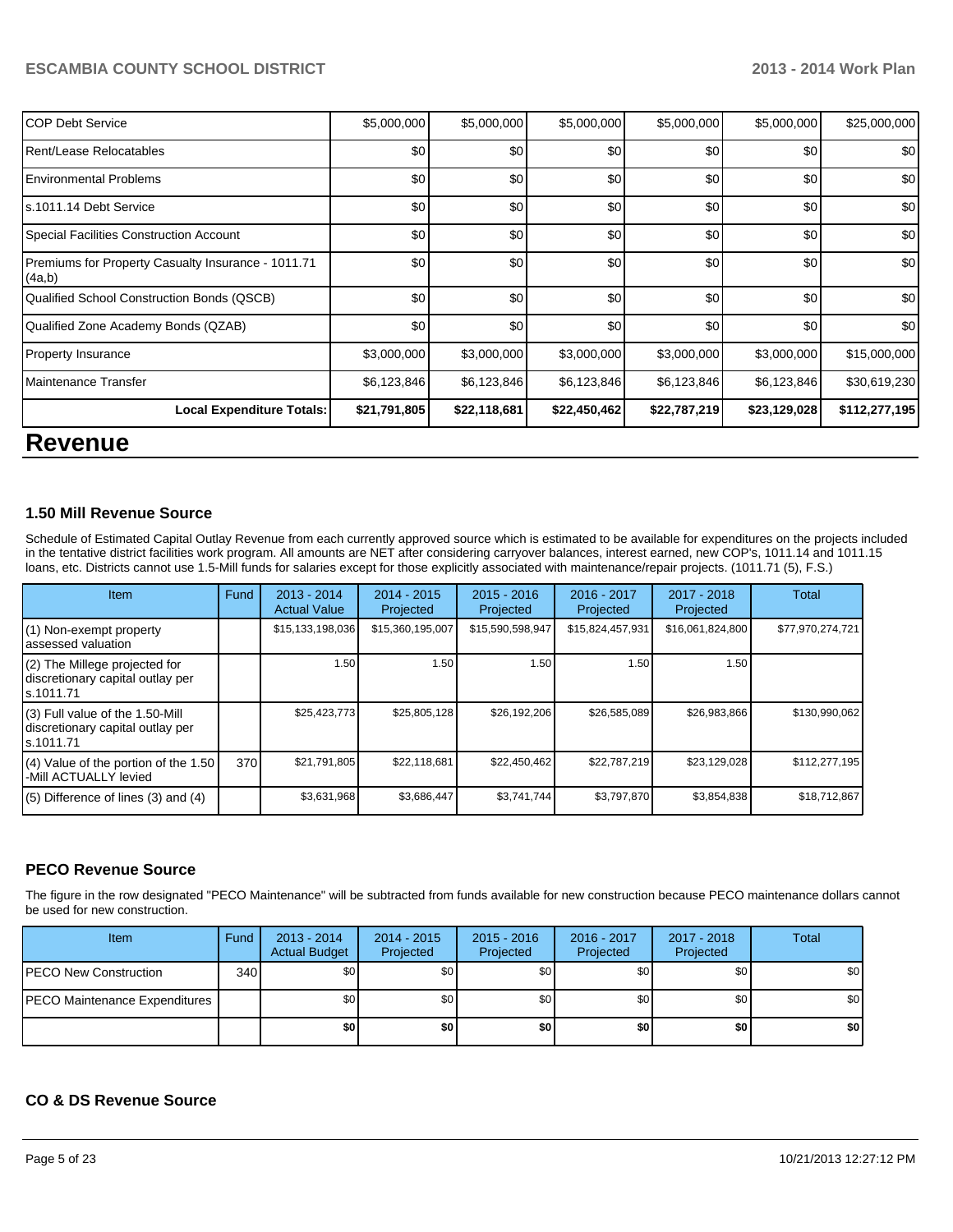Revenue from Capital Outlay and Debt Service funds.

| Item                                     | Fund | $2013 - 2014$<br><b>Actual Budget</b> | $2014 - 2015$<br>Projected | $2015 - 2016$<br>Projected | $2016 - 2017$<br>Projected | 2017 - 2018<br>Projected | Total     |
|------------------------------------------|------|---------------------------------------|----------------------------|----------------------------|----------------------------|--------------------------|-----------|
| CO & DS Cash Flow-through<br>Distributed | 360  | \$184.231                             | \$184,231                  | \$184.231                  | \$184,231                  | \$184,231                | \$921,155 |
| CO & DS Interest on<br>Undistributed CO  | 360  | \$14.364                              | \$14,364                   | \$14.364                   | \$14,364                   | \$14,364                 | \$71,820  |
|                                          |      | \$198,595                             | \$198,595                  | \$198,595                  | \$198,595                  | \$198,595                | \$992,975 |

# **Fair Share Revenue Source**

Nothing reported for this section. All legally binding commitments for proportionate fair-share mitigation for impacts on public school facilities must be included in the 5-year district work program.

**Sales Surtax Referendum**

Specific information about any referendum for a 1-cent or ½-cent surtax referendum during the previous year.

**Did the school district hold a surtax referendum during the past fiscal year 2012 - 2013?**

No

# **Additional Revenue Source**

Any additional revenue sources

| Item                                                                                                   | $2013 - 2014$<br><b>Actual Value</b> | $2014 - 2015$<br>Projected | $2015 - 2016$<br>Projected | $2016 - 2017$<br>Projected | 2017 - 2018<br>Projected | Total         |
|--------------------------------------------------------------------------------------------------------|--------------------------------------|----------------------------|----------------------------|----------------------------|--------------------------|---------------|
| Proceeds from a s.1011.14/15 F.S. Loans                                                                | \$0                                  | \$0                        | \$0                        | \$0                        | \$0                      | \$0           |
| District Bonds - Voted local bond<br>referendum proceeds per s.9, Art VII<br><b>State Constitution</b> | \$0                                  | \$0                        | \$0                        | \$0                        | \$0                      | \$0           |
| Proceeds from Special Act Bonds                                                                        | \$0                                  | \$0                        | \$0                        | \$0                        | \$0                      | \$0           |
| Estimated Revenue from CO & DS Bond<br>Sale                                                            | \$0                                  | \$0                        | \$0                        | \$0                        | \$0                      | \$0           |
| Proceeds from Voted Capital<br>Improvements millage                                                    | \$0                                  | \$0                        | \$0                        | \$0                        | \$0                      | \$0           |
| Other Revenue for Other Capital Projects                                                               | \$0                                  | \$0                        | \$0                        | \$0                        | \$0                      | \$0           |
| Proceeds from 1/2 cent sales surtax<br>authorized by school board                                      | \$20,000,000                         | \$20,000,000               | \$20,000,000               | \$20,000,000               | \$20,000,000             | \$100,000,000 |
| Proceeds from local governmental<br>infrastructure sales surtax                                        | \$0                                  | \$0                        | \$0                        | \$0                        | \$0                      | \$0           |
| Proceeds from Certificates of<br>Participation (COP's) Sale                                            | \$0                                  | \$0                        | \$0                        | \$0                        | \$0                      | \$0           |
| Classrooms First Bond proceeds amount<br>authorized in FY 1997-98                                      | \$0                                  | \$0                        | \$0                        | \$0                        | \$0                      | \$0           |
| Classrooms for Kids                                                                                    | \$0                                  | \$0                        | \$0                        | \$0                        | \$0                      | \$0           |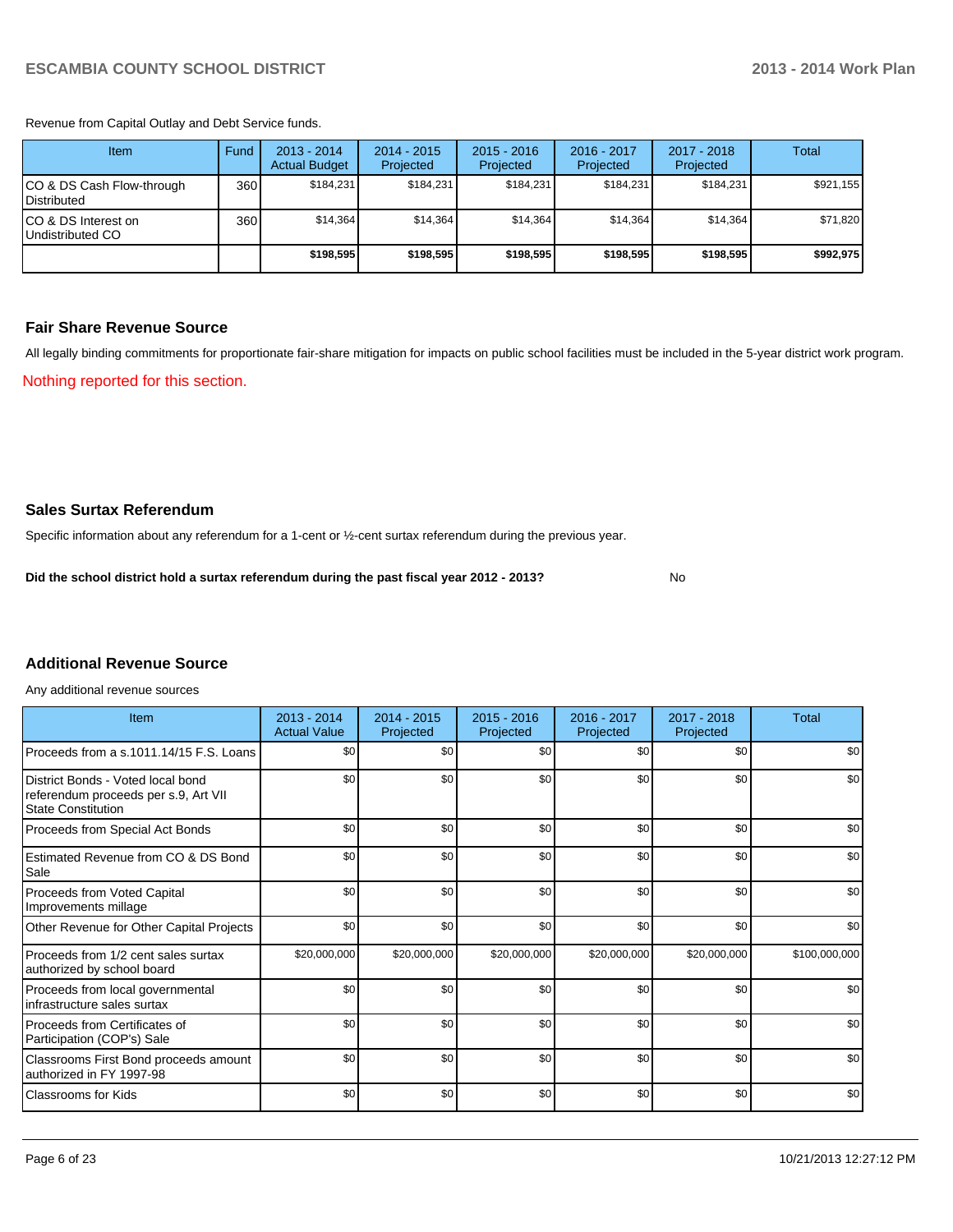| <b>District Equity Recognition</b>                                                                                        | \$0           | \$0          | \$0          | \$0          | \$0          | \$0           |
|---------------------------------------------------------------------------------------------------------------------------|---------------|--------------|--------------|--------------|--------------|---------------|
| <b>Federal Grants</b>                                                                                                     | \$0           | \$0          | \$0          | \$0          | \$0          | \$0           |
| Proportionate share mitigation (actual<br>cash revenue only, not in kind donations)                                       | \$0           | \$0          | \$0          | \$0          | \$0          | \$0           |
| Impact fees received                                                                                                      | \$0           | \$0          | \$0          | \$0          | \$0          | \$0           |
| Private donations                                                                                                         | \$0           | \$0          | \$0          | \$0          | \$0          | \$0           |
| Grants from local governments or not-for-<br>profit organizations                                                         | \$0           | \$0          | \$0          | \$0          | \$0          | \$0           |
| Interest, Including Profit On Investment                                                                                  | \$0           | \$0          | \$0          | \$0          | \$0          | \$0           |
| Revenue from Bonds pledging proceeds<br>from 1 cent or 1/2 cent Sales Surtax                                              | \$0           | \$0          | \$0          | \$0          | \$0          | \$0           |
| <b>Total Fund Balance Carried Forward</b>                                                                                 | \$95,689,716  | \$0          | \$0          | \$0          | \$0          | \$95,689,716  |
| General Capital Outlay Obligated Fund<br><b>Balance Carried Forward From Total</b><br><b>Fund Balance Carried Forward</b> | \$0           | \$0          | \$0          | \$0          | \$0          | \$0           |
| <b>Special Facilities Construction Account</b>                                                                            | \$0           | \$0          | \$0          | \$0          | \$0          | \$0           |
| One Cent - 1/2 Cent Sales Surtax Debt<br>Service From Total Fund Balance Carried<br>Forward                               | \$0           | \$0          | \$0          | \$0          | \$0          | \$0           |
| Capital Outlay Projects Funds Balance<br>Carried Forward From Total Fund<br><b>Balance Carried Forward</b>                | \$0           | \$0          | \$0          | \$0          | \$0          | \$0           |
| <b>Charter School Capital OUtlay</b>                                                                                      | \$296,026     | \$296,026    | \$296,026    | \$296,026    | \$296,026    | \$1,480,130   |
| <b>Subtotal</b>                                                                                                           | \$115,985,742 | \$20,296,026 | \$20,296,026 | \$20,296,026 | \$20,296,026 | \$197,169,846 |

# **Total Revenue Summary**

| <b>Item Name</b>                                            | 2013 - 2014<br><b>Budget</b> | $2014 - 2015$<br>Projected | $2015 - 2016$<br>Projected | 2016 - 2017<br>Projected | 2017 - 2018<br>Projected | <b>Five Year Total</b> |
|-------------------------------------------------------------|------------------------------|----------------------------|----------------------------|--------------------------|--------------------------|------------------------|
| Local 1.5 Mill Discretionary Capital Outlay<br>l Revenue    | \$21,791,805                 | \$22,118,681               | \$22,450,462               | \$22,787,219             | \$23,129,028             | \$112,277,195          |
| IPECO and 1.5 Mill Maint and Other 1.5<br>Mill Expenditures | (\$21,791,805)               | (S22, 118, 681)            | (\$22,450,462)             | (\$22,787,219)           | (\$23,129,028)           | (\$112, 277, 195)      |
| IPECO Maintenance Revenue                                   | \$0                          | \$0 <sub>1</sub>           | \$0                        | \$0 <sub>1</sub>         | \$0 <sub>1</sub>         | \$0                    |
| Available 1.50 Mill for New l<br>l Construction             | \$0                          | \$0                        | \$0                        | \$OI                     | \$0                      | \$0                    |

| <b>Item Name</b>                 | 2013 - 2014<br><b>Budget</b> | $2014 - 2015$<br>Projected | $2015 - 2016$<br>Projected | $2016 - 2017$<br>Projected | $2017 - 2018$<br>Projected | <b>Five Year Total</b> |
|----------------------------------|------------------------------|----------------------------|----------------------------|----------------------------|----------------------------|------------------------|
| ICO & DS Revenue                 | \$198,595                    | \$198,595                  | \$198,595                  | \$198,595                  | \$198,595                  | \$992,975              |
| IPECO New Construction Revenue   | \$0                          | \$0 <sub>l</sub>           | \$0                        | \$0                        | \$0                        | \$0 <sub>1</sub>       |
| <b>Other/Additional Revenue</b>  | \$115,985,742                | \$20,296,026               | \$20,296,026               | \$20,296,026               | \$20,296,026               | \$197,169,846          |
| <b>Total Additional Revenuel</b> | \$116,184,337                | \$20,494,621               | \$20,494,621               | \$20,494,621               | \$20,494,621               | \$198,162,821          |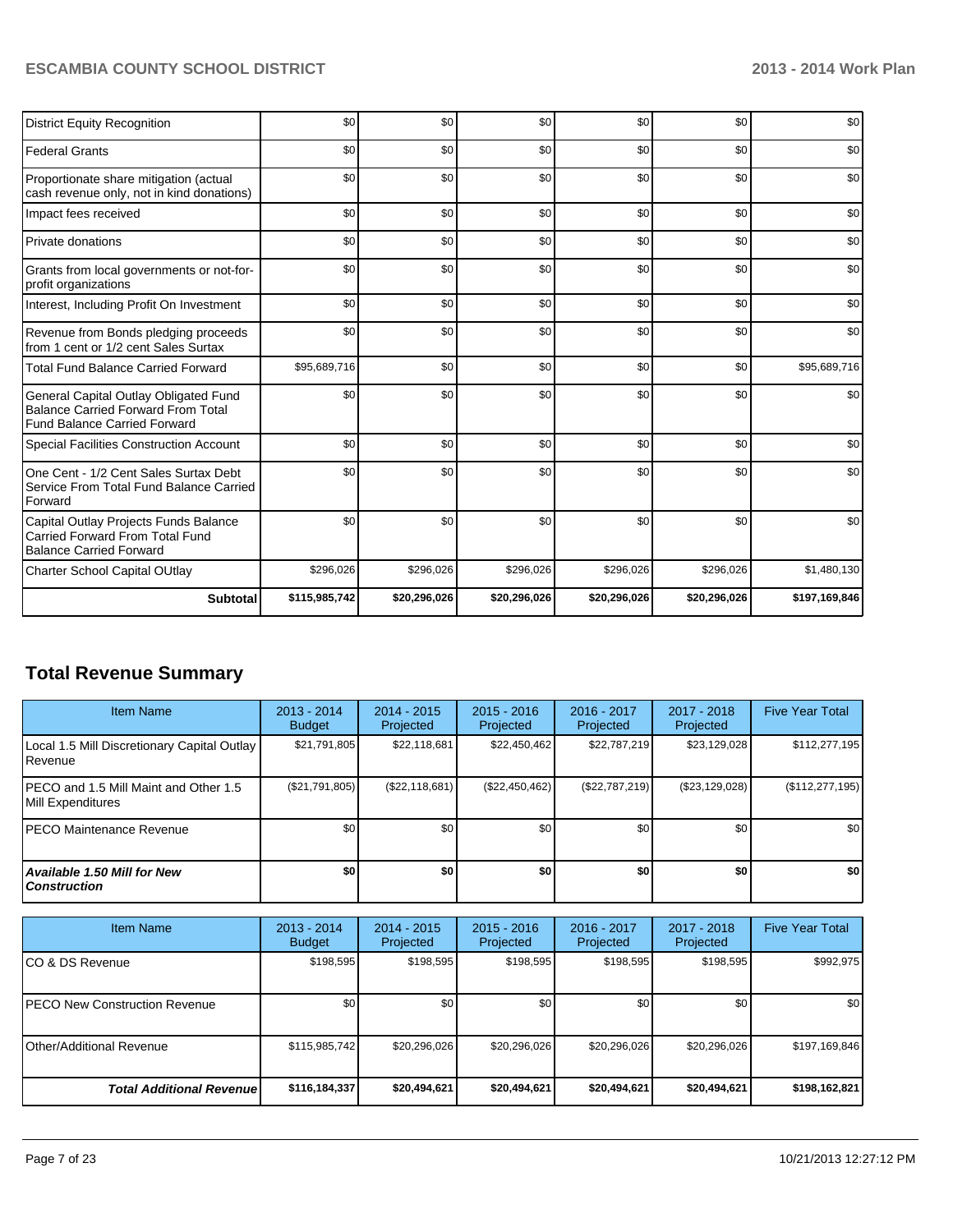| Total Available Revenue  \$116,184,337  \$20,494,621  \$20,494,621  \$20,494,621  \$20,494,621   \$198,162,821 |  |  |  |
|----------------------------------------------------------------------------------------------------------------|--|--|--|
|                                                                                                                |  |  |  |

# **Project Schedules**

# **Capacity Project Schedules**

A schedule of capital outlay projects necessary to ensure the availability of satisfactory classrooms for the projected student enrollment in K-12 programs.

| <b>Project Description</b>  | Location                            |                          | 2013 - 2014 | 2014 - 2015  | 2015 - 2016 | 2016 - 2017 | 2017 - 2018 | <b>Total</b>     | Funded |
|-----------------------------|-------------------------------------|--------------------------|-------------|--------------|-------------|-------------|-------------|------------------|--------|
| Replacement                 | A K SUTER<br><b>ELEMENTARY</b>      | Planned<br>Cost:         | \$3,000,000 | \$0          | \$0         | \$0         | \$0         | \$3,000,000 Yes  |        |
|                             |                                     | <b>Student Stations:</b> | 600         | 0            | $\mathbf 0$ | $\mathbf 0$ | $\mathbf 0$ | 600              |        |
|                             |                                     | <b>Total Classrooms:</b> | $\mathbf 0$ | 0            | $\mathbf 0$ | $\mathbf 0$ | $\mathbf 0$ | $\mathbf 0$      |        |
|                             |                                     | Gross Sq Ft:             | 102,000     | $\mathbf 0$  | $\mathbf 0$ | $\mathbf 0$ | $\pmb{0}$   | 102,000          |        |
| Replacement                 | <b>ERNEST WARD</b><br><b>MIDDLE</b> | Planned<br>Cost:         | \$500,000   | \$0          | \$0         | \$0         | \$0         | \$500,000 Yes    |        |
|                             |                                     | <b>Student Stations:</b> | 600         | $\mathbf 0$  | $\mathbf 0$ | $\mathbf 0$ | $\pmb{0}$   | 600              |        |
|                             |                                     | <b>Total Classrooms:</b> | 0           | 0            | $\pmb{0}$   | $\pmb{0}$   | $\pmb{0}$   | 0                |        |
|                             |                                     | Gross Sq Ft:             | 115,202     | $\mathbf 0$  | $\mathbf 0$ | $\mathbf 0$ | $\mathbf 0$ | 115,202          |        |
| New Northwest<br>Elementary | Location not<br>specified           | Planned<br>Cost:         | \$7,500,000 | \$10,000,000 | \$7,500,000 | \$0         | \$0         | \$25,000,000 Yes |        |
|                             |                                     | <b>Student Stations:</b> | 796         | 796          | 796         | $\pmb{0}$   | $\pmb{0}$   | 2,388            |        |
|                             |                                     | <b>Total Classrooms:</b> | $\mathbf 0$ | 0            | $\pmb{0}$   | $\pmb{0}$   | $\pmb{0}$   | $\pmb{0}$        |        |
|                             |                                     | Gross Sq Ft:             | 123,954     | 123,954      | 123,954     | $\pmb{0}$   | $\pmb{0}$   | 371,862          |        |
| New Westside<br>Elementary  | Location not<br>specified           | Planned<br>Cost:         | \$2,000,000 | \$3,000,000  | \$0         | \$0         | \$0         | \$5,000,000 Yes  |        |
|                             |                                     | <b>Student Stations:</b> | 796         | 796          | $\pmb{0}$   | $\pmb{0}$   | $\pmb{0}$   | 1,592            |        |
|                             |                                     | Total Classrooms:        | $\mathbf 0$ | $\mathbf 0$  | $\pmb{0}$   | $\mathbf 0$ | $\mathbf 0$ | $\mathbf 0$      |        |
|                             |                                     | Gross Sq Ft:             | 123,954     | 123,954      | $\pmb{0}$   | $\pmb{0}$   | $\pmb{0}$   | 247,908          |        |
| New Gymnasium               | <b>BELLVIEW MIDDLE</b>              | Planned<br>Cost:         | \$3,250,000 | \$0          | \$0         | \$0         | \$0         | \$3,250,000 Yes  |        |
|                             |                                     | <b>Student Stations:</b> | 120         | $\pmb{0}$    | $\mathbf 0$ | $\mathbf 0$ | $\mathbf 0$ | 120              |        |
|                             |                                     | <b>Total Classrooms:</b> | $\mathbf 0$ | 0            | $\mathbf 0$ | $\mathbf 0$ | $\mathbf 0$ | $\mathbf 0$      |        |
|                             |                                     | Gross Sq Ft:             | 12,724      | 0            | 0           | 0           | $\mathbf 0$ | 12,724           |        |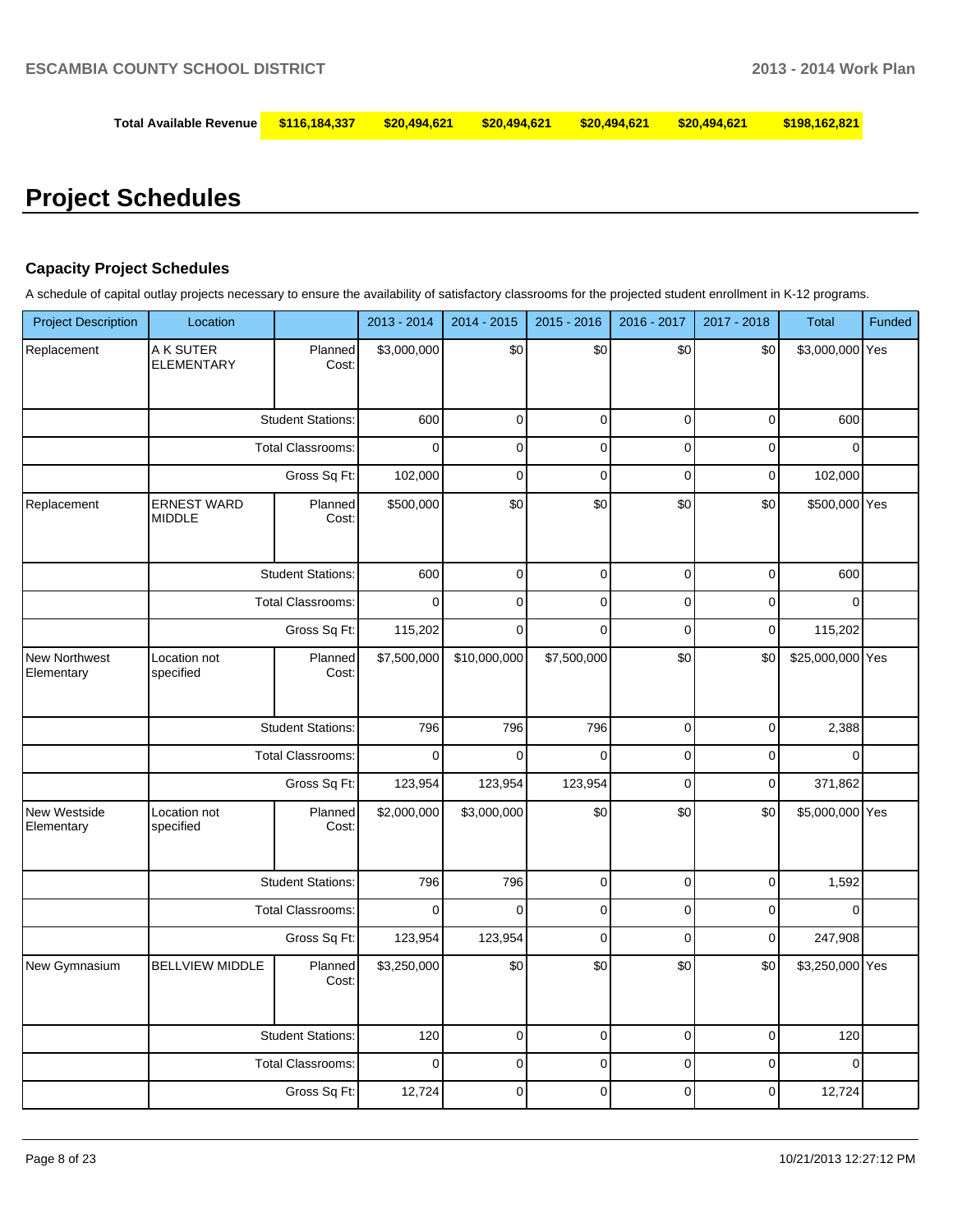| WORKMAN MIDDLE<br>New Gymnasium               | Location not<br>specified | Planned<br>Cost:         | \$0          | \$3,250,000  | \$0          | \$0      | \$0    | \$3,250,000 Yes |  |
|-----------------------------------------------|---------------------------|--------------------------|--------------|--------------|--------------|----------|--------|-----------------|--|
|                                               | <b>Student Stations:</b>  |                          | $\Omega$     | 120          | O            | U        | 0      | 120             |  |
|                                               |                           | <b>Total Classrooms:</b> | 0            | U            | $\Omega$     | 0        | 0      | 0               |  |
|                                               |                           | 0                        | 12,724       | $\Omega$     | $\Omega$     | 0        | 12,724 |                 |  |
| <b>BROWN BARGE</b><br>MIDDLE<br>New Gymnasium | Location not<br>specified | Planned<br>Cost:         | \$0          | \$0          | \$3,250,000  | \$0      | \$0    | \$3,250,000 Yes |  |
|                                               |                           | <b>Student Stations:</b> | $\Omega$     |              | 120          | $\Omega$ | 0      | 120             |  |
|                                               | <b>Total Classrooms:</b>  |                          | 0            | ∩            | $\Omega$     | 0        | 0      | 0               |  |
|                                               | Gross Sq Ft:              |                          | $\Omega$     | 0            | 12,724       | $\Omega$ | 0      | 12,724          |  |
|                                               | <b>Planned Cost:</b>      |                          | \$16,250,000 | \$16,250,000 | \$10,750,000 | \$0      | \$0    | \$43,250,000    |  |
|                                               |                           | Chirdrat Cintinual       | n osol       | 1.710        | 04c          | $\sim$   | $\sim$ | <b>E EAO</b>    |  |

| .                        | <u>vivisvojvov j</u> | "       | <b>VIVILVOIVVU</b> | . . | YY I | $v \sim v \sim v$ |
|--------------------------|----------------------|---------|--------------------|-----|------|-------------------|
| <b>Student Stations:</b> | 2,912                | 1.712   | 916                |     |      | 5,540             |
| <b>Total Classrooms:</b> |                      |         |                    |     |      |                   |
| Gross Sq Ft:             | 477,834              | 260,632 | 136,678            |     |      | 875,144           |

# **Other Project Schedules**

Major renovations, remodeling, and additions of capital outlay projects that do not add capacity to schools.

| <b>Project Description</b>                                                                                           | Location               | 2013 - 2014<br><b>Actual Budget</b> | 2014 - 2015<br>Projected | 2015 - 2016<br>Projected | 2016 - 2017<br>Projected | 2017 - 2018<br>Projected | <b>Total</b>     | Funded               |
|----------------------------------------------------------------------------------------------------------------------|------------------------|-------------------------------------|--------------------------|--------------------------|--------------------------|--------------------------|------------------|----------------------|
| Half Cent Sales Surtax Projects<br>as listed in the Educational<br>Plant Survey (includes fencing,<br>roofing, etc.) | Location not specified | \$0                                 | \$0                      | \$0                      | \$5,000,000              | \$10,000,000             | \$15,000,000 Yes |                      |
| <b>LCIF Carryover</b>                                                                                                | Location not specified | \$2,520,242                         | \$0                      | \$0                      | \$0                      | \$0                      | \$2,520,242 Yes  |                      |
| 1.5 Mill Carryover                                                                                                   | Location not specified | \$15,763,184                        | \$0                      | \$0                      | \$0                      | \$0                      | \$15,763,184 Yes |                      |
| <b>Half Cent Sales Tax Carryover</b>                                                                                 | Location not specified | \$76,746,383                        | \$0                      | \$0                      | \$0                      | \$0                      | \$76,746,383 Yes |                      |
| <b>District Wide General</b><br>Renovations                                                                          | Location not specified | \$750,000                           | \$750,000                | \$1,750,000              | \$2,250,000              | \$2,000,000              | \$7,500,000 Yes  |                      |
| CO & DS Flow Through<br>Carryover                                                                                    | Location not specified | \$659,574                           | \$0                      | \$0                      | \$0                      | \$0                      | \$659,574 Yes    |                      |
| <b>PECO Construction Carryover</b>                                                                                   | Location not specified | \$333                               | \$0                      | \$0                      | \$0                      | \$0                      | \$333 Yes        |                      |
| Charter School Capital Outlay                                                                                        | Location not specified | \$296,026                           | \$296,026                | \$296,026                | \$296,026                | \$296,026                | \$1,480,130 Yes  |                      |
| Classrooms for Kids Carryover                                                                                        | Location not specified | \$0                                 | \$0                      | \$0                      | \$0                      | \$0                      |                  | \$0 <sup>l</sup> Yes |
| Facilities Systems - Roofing                                                                                         | Location not specified | \$750,000                           | \$750,000                | \$750,000                | \$1,000,000              | \$750,000                | \$4,000,000 Yes  |                      |
| <b>Facilities Systems - Mechanical</b><br>Life Safety                                                                | Location not specified | \$1,500,000                         | \$1,500,000              | \$1,500,000              | \$2,500,000              | \$2,000,000              | \$9,000,000 Yes  |                      |
| District Wide Safety to Life                                                                                         | Location not specified | \$159,000                           | \$159,000                | \$159,000                | \$159,000                | \$159,000                | \$795,000 Yes    |                      |
| <b>District Wide Campus Security</b><br>Systems                                                                      | Location not specified | \$250,000                           | \$250,000                | \$250,000                | \$250,000                | \$250,000                | \$1,250,000 Yes  |                      |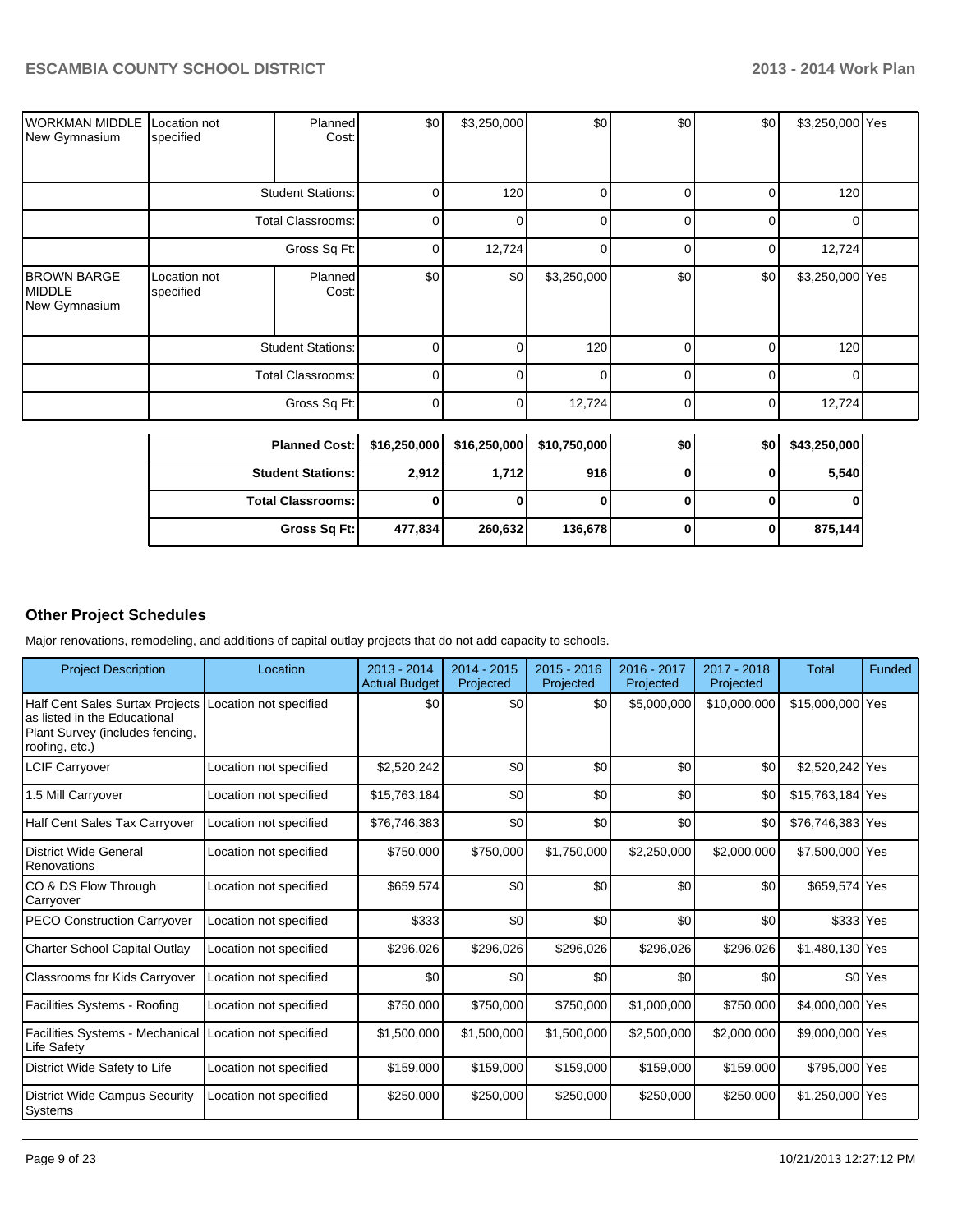| District Wide Equipment                                       | Location not specified                    | \$39,595     | \$39,595    | \$39,595    | \$39,595     | \$39.595    | \$197,975 Yes                |  |
|---------------------------------------------------------------|-------------------------------------------|--------------|-------------|-------------|--------------|-------------|------------------------------|--|
| District Wide Athletic<br>Renovation & Repair                 | Location not specified                    | \$0          | \$0         | \$1,000,000 | \$1,000,000  | \$1,000,000 | \$3,000,000 Yes              |  |
| New Northwest K-5 - Land<br>Acquisition                       | Location not specified                    | \$500,000    | \$500,000   | \$0         | \$0          | \$0         | \$1,000,000 Yes              |  |
| New Covered Play Building                                     | <b>ESCAMBIA WESTGATE</b><br><b>CENTER</b> | \$0          | \$0         | \$0         | \$2,000,000  | \$0         | \$2,000,000 Yes              |  |
| <b>Various Elementary Covered</b><br>Play Buildings @ 1M each | Location not specified                    | \$0          | \$0         | \$4,000,000 | \$6,000,000  | \$4,000,000 | \$14,000,000 Yes             |  |
|                                                               |                                           | \$99,934,337 | \$4,244,621 | \$9,744,621 | \$20,494,621 |             | \$20,494,621   \$154,912,821 |  |

# **Additional Project Schedules**

Any projects that are not identified in the last approved educational plant survey.

Nothing reported for this section.

### **Non Funded Growth Management Project Schedules**

Schedule indicating which projects, due to planned development, that CANNOT be funded from current revenues projected over the next five years.

Nothing reported for this section.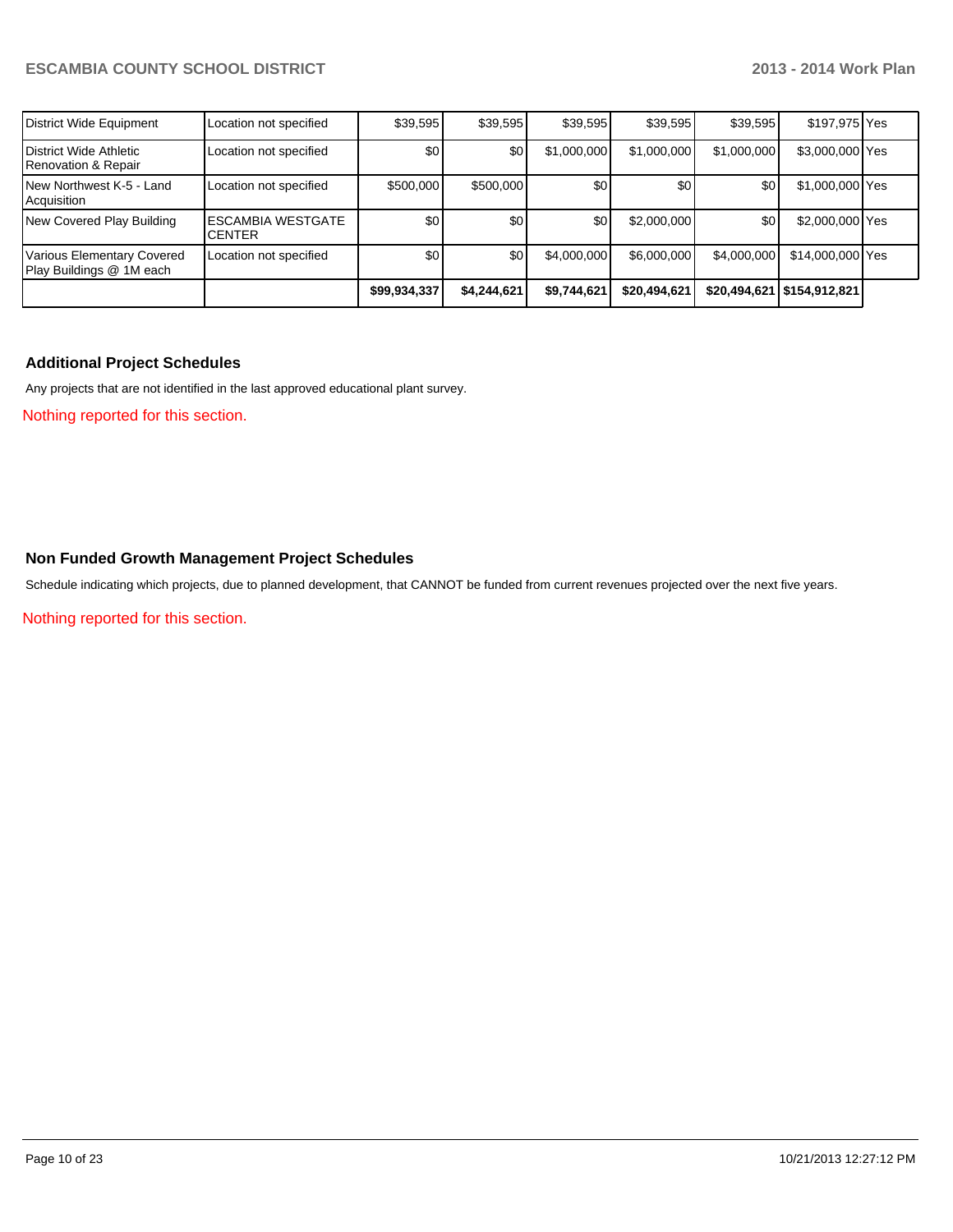# **Capacity Tracking**

| Location                                                                     | $2013 -$<br>2014 Satis.<br>Stu. Sta. | Actual<br>$2013 -$<br><b>2014 FISH</b><br>Capacity | Actual<br>$2012 -$<br>2013<br><b>COFTE</b> | # Class<br>Rooms | Actual<br>Average<br>$2013 -$<br>2014 Class<br><b>Size</b> | Actual<br>$2013 -$<br>2014<br><b>Utilization</b> | <b>New</b><br>Stu.<br>Capacity | <b>New</b><br>Rooms to<br>be<br>Added/Re<br>moved | Projected<br>$2017 -$<br>2018<br><b>COFTE</b> | Projected<br>$2017 -$<br>2018<br><b>Utilization</b> | Projected<br>$2017 -$<br>2018 Class<br><b>Size</b> |
|------------------------------------------------------------------------------|--------------------------------------|----------------------------------------------------|--------------------------------------------|------------------|------------------------------------------------------------|--------------------------------------------------|--------------------------------|---------------------------------------------------|-----------------------------------------------|-----------------------------------------------------|----------------------------------------------------|
| <b>HELLEN CARO</b><br><b>ELEMENTARY</b>                                      | 933                                  | 933                                                | 909                                        | 50               | 18                                                         | 97.00 %                                          | $\mathbf 0$                    | $\Omega$                                          | 783                                           | 84.00%                                              | 16                                                 |
| <b>JIM ALLEN</b><br><b>ELEMENTARY</b>                                        | 762                                  | 762                                                | 632                                        | 39               | 16                                                         | 83.00 %                                          | 0                              | $\Omega$                                          | 700                                           | 92.00 %                                             | 18                                                 |
| <b>BELLVIEW</b><br><b>ELEMENTARY</b>                                         | 888                                  | 888                                                | 747                                        | 46               | 16                                                         | 84.00 %                                          | 0                              | $\Omega$                                          | 710                                           | 80.00 %                                             | 15                                                 |
| <b>BELLVIEW MIDDLE</b>                                                       | 1,435                                | 1,291                                              | 1,111                                      | 65               | 17                                                         | 86.00 %                                          | 0                              | $\Omega$                                          | 1,005                                         | 78.00 %                                             | 15                                                 |
| <b>BRATT ELEMENTARY</b>                                                      | 542                                  | 542                                                | 439                                        | 27               | 16                                                         | 81.00 %                                          | 0                              | $\Omega$                                          | 423                                           | 78.00%                                              | 16                                                 |
| <b>BRENTWOOD</b><br><b>ELEMENTARY</b>                                        | 607                                  | 607                                                | 555                                        | 33               | 17                                                         | 91.00 %                                          | 0                              | $\Omega$                                          | 538                                           | 89.00 %                                             | 16                                                 |
| N B COOK<br>ELEMENTARY (NEW)                                                 | 680                                  | 680                                                | 636                                        | 35               | 18                                                         | 93.00 %                                          | $\mathbf 0$                    | $\Omega$                                          | 630                                           | 93.00 %                                             | 18                                                 |
| <b>BLUE ANGELS</b><br><b>ELEMENTARY</b>                                      | 843                                  | 843                                                | 989                                        | 45               | 22                                                         | 117.00 %                                         | 0                              | $\Omega$                                          | 843                                           | 100.00%                                             | 19                                                 |
| <b>MOLINO PARK</b><br><b>ELEMENTARY</b>                                      | 756                                  | 756                                                | 387                                        | 36               | 11                                                         | 51.00 %                                          | $\Omega$                       | $\Omega$                                          | 400                                           | 53.00 %                                             | 11                                                 |
| <b>GLOBAL LEARNING</b><br><b>ACADEMY</b>                                     | 836                                  | 836                                                | 753                                        | 45               | 17                                                         | 90.00 %                                          | 0                              | $\Omega$                                          | 725                                           | 87.00 %                                             | 16                                                 |
| <b>BEULAH ELEMENTARY</b>                                                     | 869                                  | 869                                                | 896                                        | 46               | 19                                                         | 103.00 %                                         | 0                              | $\Omega$                                          | 736                                           | 85.00 %                                             | 16                                                 |
| <b>WASHINGTON SENIOR</b><br><b>HIGH</b>                                      | 1,956                                | 1,858                                              | 1,607                                      | 82               | 20                                                         | 86.00 %                                          | 0                              | $\Omega$                                          | 1,625                                         | 87.00 %                                             | 20                                                 |
| R C LIPSCOMB<br><b>ELEMENTARY</b>                                            | 966                                  | 966                                                | 911                                        | 51               | 18                                                         | 94.00 %                                          | 0                              | $\Omega$                                          | 815                                           | 84.00%                                              | 16                                                 |
| <b>JIM C BAILEY MIDDLE</b>                                                   | 1,575                                | 1,417                                              | 1,401                                      | 68               | 21                                                         | 99.00 %                                          | 0                              | $\Omega$                                          | 1,310                                         | 92.00 %                                             | 19                                                 |
| <b>NORTHVIEW SENIOR</b><br><b>HIGH</b>                                       | 662                                  | 529                                                | 531                                        | 28               | 19                                                         | 100.00 %                                         | $\Omega$                       | $\Omega$                                          | 525                                           | 99.00 %                                             | 19                                                 |
| <b>ESEAL CENTER</b>                                                          | 158                                  | $\Omega$                                           | $\Omega$                                   | 15               | $\Omega$                                                   | 0.00%                                            | $\mathbf 0$                    | $\Omega$                                          | $\Omega$                                      | 0.00%                                               | $\mathbf 0$                                        |
| W J WOODHAM MIDDLE<br><b>SCHOOL</b>                                          | 1,669                                | 1,502                                              | 806                                        | 70               | 12                                                         | 54.00 %                                          | 0                              | $\Omega$                                          | 850                                           | 57.00 %                                             | 12                                                 |
| <b>GEO STONE / W FL HI</b><br><b>SCHOOL OF ADVANCED</b><br><b>TECHNOLOGY</b> | 1,709                                | 2,050                                              | 1,247                                      | 78               | 16                                                         | 61.00 %                                          | $\Omega$                       | $\Omega$                                          | 1,225                                         | 60.00%                                              | 16                                                 |
| PINE FOREST SENIOR<br>HIGH                                                   | 2,105                                | 1,999                                              | 1,720                                      | 87               | 20                                                         | 86.00 %                                          | $\overline{0}$                 | $\overline{0}$                                    | 1,680                                         | 84.00 %                                             | 19                                                 |
| <b>LONGLEAF</b><br><b>ELEMENTARY</b>                                         | 780                                  | 780                                                | 691                                        | 41               | 17                                                         | 89.00 %                                          | $\overline{0}$                 | $\Omega$                                          | 731                                           | 94.00 %                                             | 18                                                 |
| L D MCARTHUR<br><b>ELEMENTARY</b>                                            | 801                                  | 801                                                | 694                                        | 44               | 16                                                         | 87.00 %                                          | 0                              | $\mathbf 0$                                       | 725                                           | 91.00%                                              | 16                                                 |
| <b>ESCAMBIA WESTGATE</b><br><b>CENTER</b>                                    | 381                                  | 381                                                | 239                                        | 37               | 6 <sup>1</sup>                                             | 63.00 %                                          | $\overline{0}$                 | $\Omega$                                          | 195                                           | 51.00%                                              | 5                                                  |
| <b>ALLIE YNIESTRA</b><br><b>ELEMENTARY</b>                                   | 348                                  | $\overline{0}$                                     | $\overline{0}$                             | 18               | $\overline{0}$                                             | 0.00%                                            | $\overline{0}$                 | $\overline{0}$                                    | $\overline{0}$                                | 0.00%                                               | $\mathbf 0$                                        |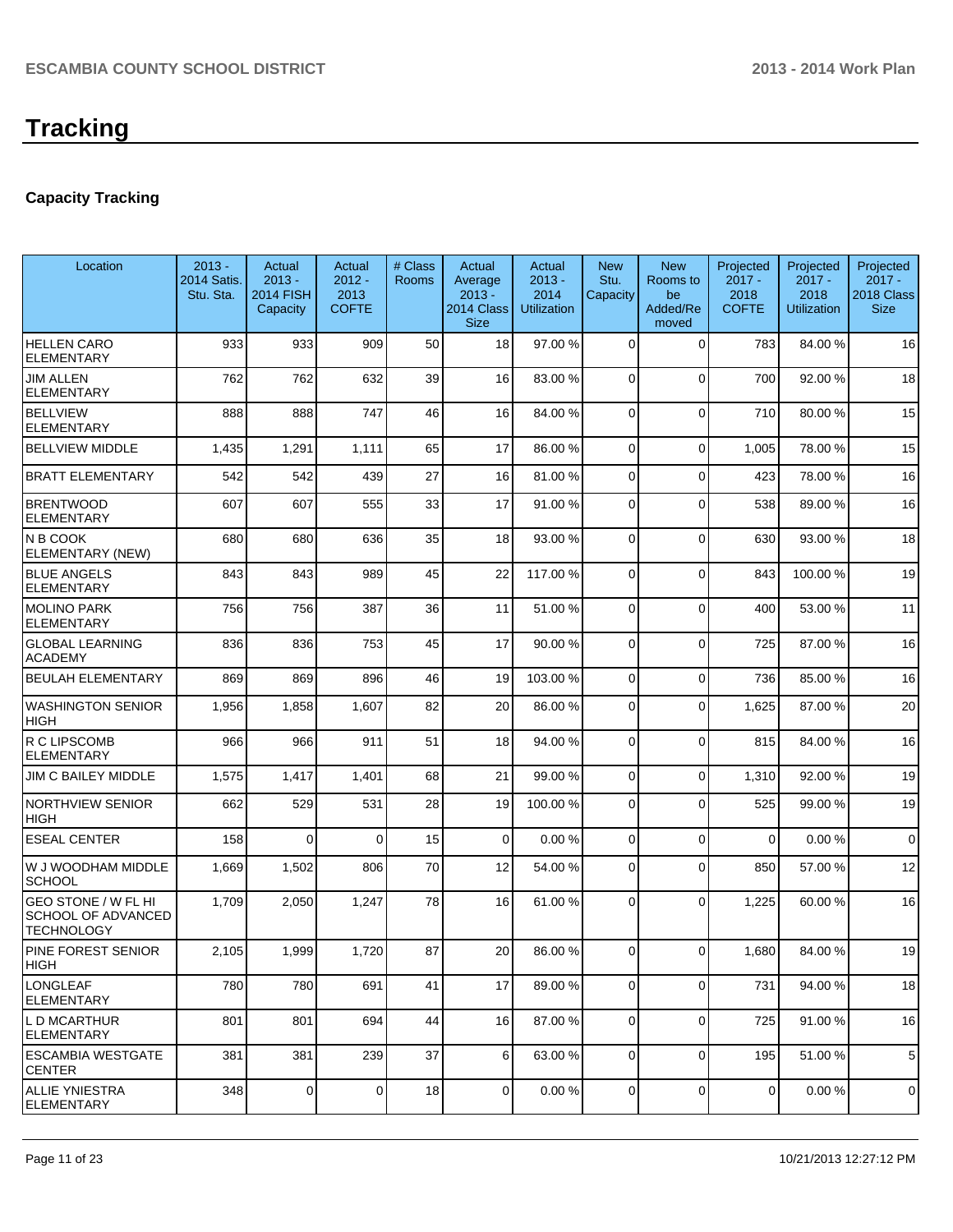| JUDY ANDREWS<br><b>SCHOOL</b>                    | 275   | 275      | 39       | 11 | $\vert 4 \vert$ | 14.00 %  | $\overline{0}$ | $\Omega$       | 37             | 13.00 % | $\mathbf{3}$   |
|--------------------------------------------------|-------|----------|----------|----|-----------------|----------|----------------|----------------|----------------|---------|----------------|
| <b>SPENCER BIBBS</b><br><b>ELEMENTARY</b>        | 407   | 0        | $\Omega$ | 22 | $\overline{0}$  | 0.00%    | 0              | $\Omega$       | 0              | 0.00%   | $\mathbf 0$    |
| <b>JOHN A GIBSON</b><br><b>HEADSTART PROGRAM</b> | 218   | $\Omega$ | $\Omega$ | 11 | $\Omega$        | 0.00%    | $\Omega$       | $\Omega$       | $\overline{0}$ | 0.00%   | $\mathbf 0$    |
| MCMILLAN PRE-K<br><b>CENTER</b>                  | 252   | 252      | 49       | 14 | $\vert 4 \vert$ | 20.00 %  | $\Omega$       | $\Omega$       | 50             | 20.00 % | 4              |
| <b>LINCOLN PARK</b><br><b>ELEMENTARY</b>         | 439   | 439      | 276      | 23 | 12              | 63.00 %  | $\Omega$       | $\mathbf 0$    | 168            | 38.00 % | $\overline{7}$ |
| <b>WARRINGTON</b><br><b>ELEMENTARY</b>           | 712   | 712      | 483      | 37 | 13              | 68.00 %  | $\Omega$       | $\Omega$       | 500            | 70.00%  | 14             |
| <b>WARRINGTON MIDDLE</b>                         | 1,268 | 1,141    | 706      | 53 | 13              | 62.00 %  | $\Omega$       | $\mathbf 0$    | 700            | 61.00%  | 13             |
| <b>C A WEIS ELEMENTARY</b>                       | 641   | 641      | 493      | 36 | 14              | 77.00 %  | $\Omega$       | $\Omega$       | 500            | 78.00 % | 14             |
| WEST PENSACOLA<br><b>ELEMENTARY</b>              | 685   | 685      | 472      | 36 | 13              | 69.00 %  | $\Omega$       | $\Omega$       | 480            | 70.00 % | 13             |
| J H WORKMAN MIDDLE                               | 1,257 | 1,131    | 1,008    | 58 | 17              | 89.00 %  | $\Omega$       | $\Omega$       | 1,005          | 89.00 % | 17             |
| REINHARDT HOLM<br><b>ELEMENTARY</b>              | 669   | 669      | 431      | 36 | 12              | 64.00 %  | $\Omega$       | $\Omega$       | 440            | 66.00 % | 12             |
| <b>SCENIC HEIGHTS</b><br><b>ELEMENTARY</b>       | 771   | 771      | 842      | 41 | 21              | 109.00 % | 0              | $\Omega$       | 750            | 97.00 % | 18             |
| O J SEMMES<br><b>ELEMENTARY</b>                  | 566   | 566      | 366      | 29 | 13              | 65.00 %  | $\Omega$       | $\Omega$       | 340            | 60.00%  | 12             |
| <b>SHERWOOD</b><br><b>ELEMENTARY</b>             | 673   | 673      | 527      | 34 | 15              | 78.00 %  | $\overline{0}$ | $\Omega$       | 530            | 79.00 % | 16             |
| IA K SUTER<br><b>ELEMENTARY</b>                  | 459   | 459      | 435      | 25 | 17              | 95.00 %  | $\Omega$       | $\Omega$       | 600            | 131.00% | 24             |
| <b>J M TATE SENIOR HIGH</b>                      | 2,194 | 2,084    | 1,964    | 97 | 20              | 94.00 %  | $\overline{0}$ | $\Omega$       | 1,950          | 94.00%  | 20             |
| <b>ERNEST WARD MIDDLE</b>                        | 594   | 534      | 461      | 26 | 18              | 86.00 %  | $\Omega$       | $\Omega$       | 600            | 112.00% | 23             |
| <b>MYRTLE GROVE</b><br><b>ELEMENTARY</b>         | 685   | 685      | 678      | 36 | 19              | 99.00 %  | 0              | $\Omega$       | 615            | 90.00 % | 17             |
| <b>NAVY POINT</b><br><b>ELEMENTARY</b>           | 585   | 585      | 484      | 32 | 15              | 83.00 %  | $\Omega$       | $\Omega$       | 417            | 71.00%  | 13             |
| <b>OAKCREST</b><br><b>ELEMENTARY</b>             | 489   | 489      | 518      | 26 | 20 <sup>1</sup> | 106.00%  | $\overline{0}$ | $\Omega$       | 440            | 90.00 % | 17             |
| <b>PENSACOLA SENIOR</b><br> HIGH                 | 1,975 | 1,876    | 1,572    | 82 | 19              | 84.00 %  | 0              | $\Omega$       | 1,570          | 84.00 % | 19             |
| <b>PINE MEADOW</b><br><b>ELEMENTARY</b>          | 883   | 883      | 909      | 47 | 19              | 103.00 % | $\overline{0}$ | $\mathbf 0$    | 818            | 93.00 % | 17             |
| PLEASANT GROVE<br><b>ELEMENTARY</b>              | 632   | 632      | 681      | 34 | 20              | 108.00%  | $\overline{0}$ | $\mathbf 0$    | 620            | 98.00 % | 18             |
| CORDOVA PARK<br><b>ELEMENTARY</b>                | 702   | 702      | 677      | 37 | 18              | 96.00 %  | $\overline{0}$ | $\mathbf 0$    | 650            | 93.00 % | 18             |
| <b>ENSLEY ELEMENTARY</b>                         | 489   | 489      | 427      | 26 | 16              | 87.00 %  | $\overline{0}$ | $\mathbf 0$    | 460            | 94.00 % | 18             |
| <b>ESCAMBIA SENIOR</b><br>HIGH                   | 2,184 | 2,074    | 1,622    | 89 | 18              | 78.00 %  | 0              | $\mathbf 0$    | 1,710          | 82.00 % | 19             |
| <b>FERRY PASS</b><br><b>ELEMENTARY</b>           | 676   | 676      | 623      | 36 | 17              | 92.00 %  | $\overline{0}$ | $\mathbf 0$    | 582            | 86.00 % | 16             |
| <b>FERRY PASS MIDDLE</b>                         | 1,117 | 1,005    | 981      | 49 | 20              | 98.00 %  | $\overline{0}$ | $\overline{0}$ | 1,002          | 100.00% | 20             |
| <b>MONTCLAIR</b><br>ELEMENTARY                   | 548   | 548      | 363      | 28 | 13              | 66.00 %  | $\overline{0}$ | $\mathbf 0$    | 330            | 60.00 % | 12             |
| <b>BROWN BARGE MIDDLE</b>                        | 939   | 845      | 621      | 44 | 14              | 73.00 %  | $\overline{0}$ | $\pmb{0}$      | 615            | 73.00 % | 14             |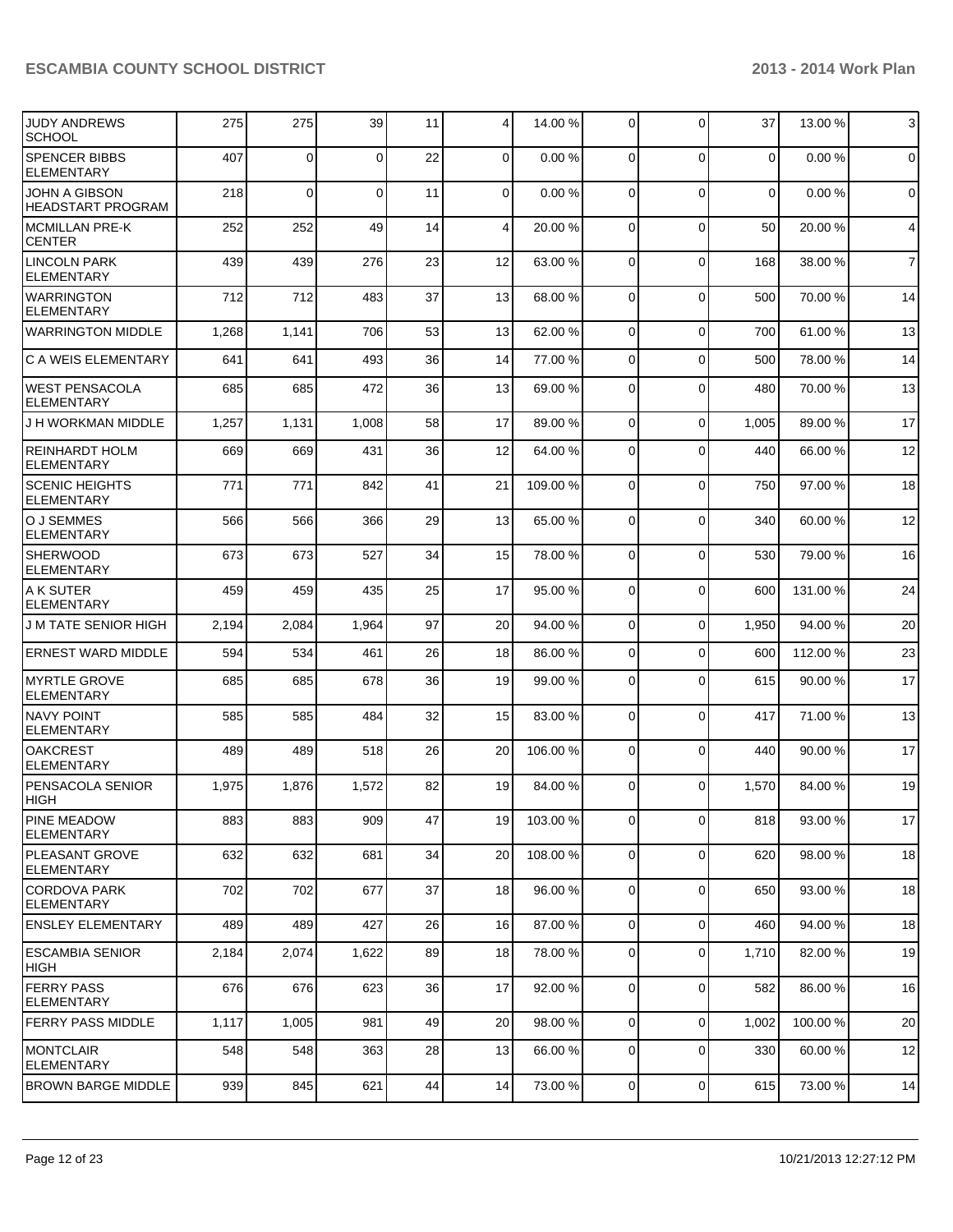| <b>BYRNEVILLE</b><br>IELEMENTARY-<br>ICHARTER SCHOOL | 40     |        |        |                 |      | 0.00 %   |   | 0                 | $0.00\%$ | $\overline{0}$ |
|------------------------------------------------------|--------|--------|--------|-----------------|------|----------|---|-------------------|----------|----------------|
| IGEORGE WASHINGTON<br>ICARVER MIDDLE                 | 372    |        |        | 16 <sup>1</sup> |      | $0.00\%$ |   | O                 | 0.00 %   | $\mathbf 0$    |
| ICARVER/CENTURY K-8                                  | 525    |        |        | 26              | υı   | $0.00\%$ |   | 0                 | $0.00\%$ | $\overline{0}$ |
| IA V CLUBBS<br>IALTERNATIVE                          | 264    |        |        | 12              | 01   | $0.00\%$ |   | 0                 | $0.00\%$ | $\overline{0}$ |
| IRANSOM MIDDLE                                       | 1.698  | 1,528  | 1,360  | 73 <sub>l</sub> | 19   | 89.00 %  |   | .360 <sub>1</sub> | 89.00 %  | 19             |
|                                                      | 49,144 | 45,339 | 37,966 | 2,370           | 16 I | 83.74 %  | 0 | 37,013            | 81.64%   | 16             |

The COFTE Projected Total (37,013) for 2017 - 2018 must match the Official Forecasted COFTE Total (37,013 ) for 2017 - 2018 before this section can be completed. In the event that the COFTE Projected Total does not match the Official forecasted COFTE, then the Balanced Projected COFTE Table should be used to balance COFTE.

| Projected COFTE for 2017 - 2018 |        | <b>Grade Level Type</b> | <b>Balanced Projected</b><br>COFTE for 2017 - 2018 |
|---------------------------------|--------|-------------------------|----------------------------------------------------|
| Elementary (PK-3)               | 12,694 |                         |                                                    |
| Middle $(4-8)$                  | 14,686 |                         |                                                    |
|                                 |        | Elementary (PK-3)       | 0                                                  |
| High (9-12)                     | 9,633  |                         |                                                    |
|                                 |        | Middle (4-8)            | $\Omega$                                           |
|                                 | 37,013 |                         |                                                    |
|                                 |        | High (9-12)             | 0                                                  |
|                                 |        |                         |                                                    |
|                                 |        |                         | 37,013                                             |

# **Relocatable Replacement**

Number of relocatable classrooms clearly identified and scheduled for replacement in the school board adopted financially feasible 5-year district work program.

| Location                          | $2013 - 2014$ | $2014 - 2015$ | $2015 - 2016$ | $2016 - 2017$ | $2017 - 2018$ | Year 5 Total |
|-----------------------------------|---------------|---------------|---------------|---------------|---------------|--------------|
| Total Relocatable Replacements: I |               |               |               |               |               | 0            |

# **Charter Schools Tracking**

Information regarding the use of charter schools.

| Location-Type               | # Relocatable<br>units or<br>permanent<br>classrooms | Owner                          | Year Started or<br><b>Scheduled</b> | <b>Student</b><br><b>Stations</b> | <b>Students</b><br>Enrolled | Years in<br>Contract | <b>Total Charter</b><br><b>Students</b><br>projected for<br>2017 - 2018 |
|-----------------------------|------------------------------------------------------|--------------------------------|-------------------------------------|-----------------------------------|-----------------------------|----------------------|-------------------------------------------------------------------------|
| Pensacola Beach Elementary  |                                                      | 7 <b>I</b> PRIVATE             | 2002                                | 150                               | 136                         |                      | 144                                                                     |
| Beulah Academy of Science   |                                                      | 14 PRIVATE                     | 1998                                | 300                               | 286                         | 14                   | 286                                                                     |
| Jacqueline Harris Prepatory |                                                      | 10 PRIVATE                     | 2001                                | 200                               | 178                         | $12 \overline{ }$    | 230                                                                     |
| l Escambia Charter School   |                                                      | 12 COUNTY<br><b>GOVERNMENT</b> | 1996                                | 300 <sub>l</sub>                  | 127                         | 10 <sup>1</sup>      | 150                                                                     |
| Capstone Academy            |                                                      | 4 OTHER                        | 2004                                | 27                                | 16 <sup>1</sup>             |                      | 30                                                                      |
| Newpoint Academy            |                                                      | 21 <b>PRIVATE</b>              | 2011                                | 386                               | 210                         | $\overline{3}$       | 300                                                                     |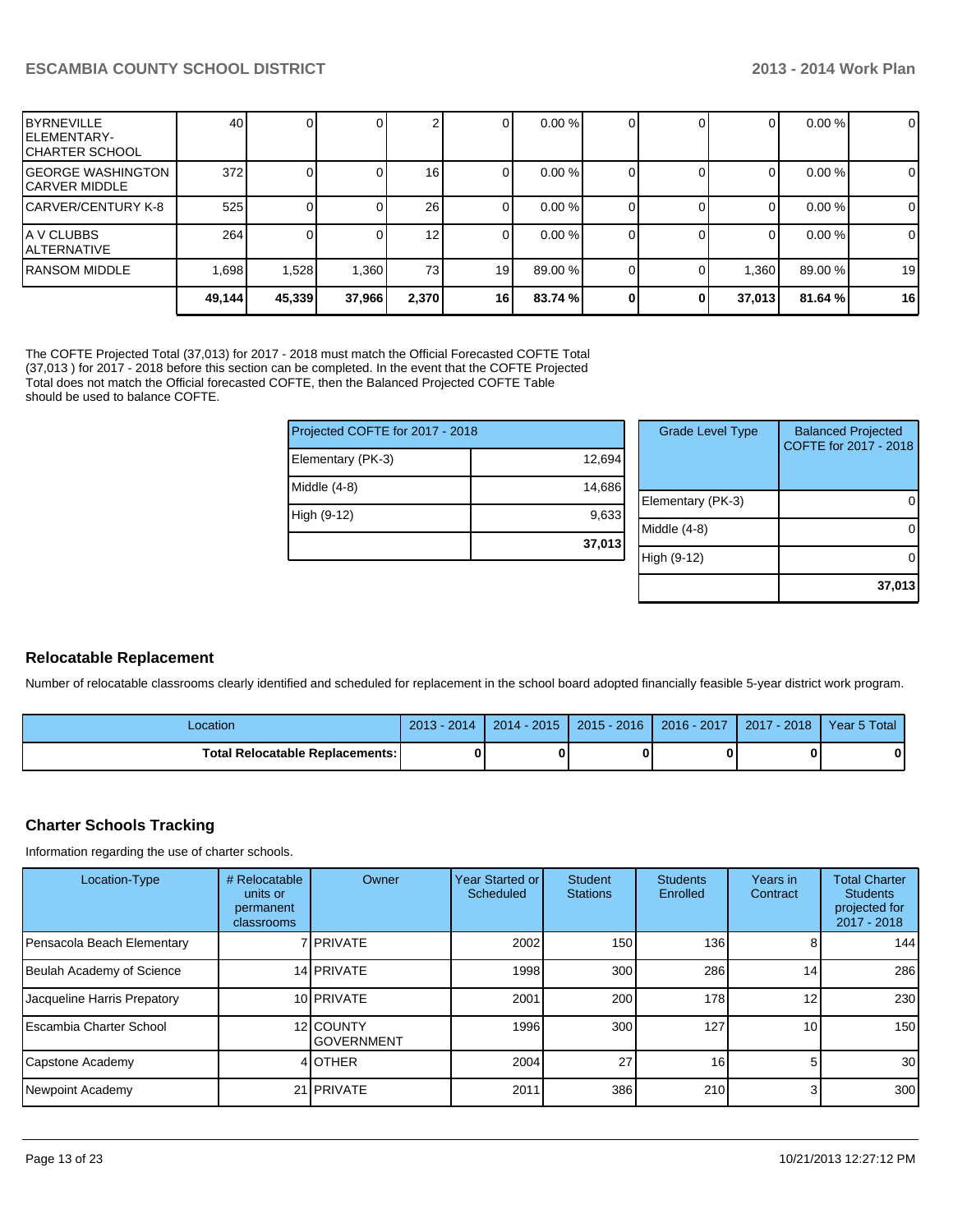| Newpoint Pensacola |    | 21 <b>PRIVATE</b> | 2011 | 386   | 130  | 185   |
|--------------------|----|-------------------|------|-------|------|-------|
|                    | 89 |                   |      | 1,749 | .083 | 1,325 |

# **Special Purpose Classrooms Tracking**

The number of classrooms that will be used for certain special purposes in the current year, by facility and type of classroom, that the district will, 1), not use for educational purposes, and 2), the co-teaching classrooms that are not open plan classrooms and will be used for educational purposes.

| School                                 | <b>School Type</b> | # of Elementary<br>K-3 Classrooms | # of Middle 4-8<br><b>Classrooms</b> | # of High $9-12$<br><b>Classrooms</b> | # of $ESE$<br>Classrooms | # of Combo<br><b>Classrooms</b> | Total<br><b>Classrooms</b> |
|----------------------------------------|--------------------|-----------------------------------|--------------------------------------|---------------------------------------|--------------------------|---------------------------------|----------------------------|
| <b>Total Educational Classrooms: I</b> |                    |                                   |                                      |                                       |                          |                                 | 01                         |
| School                                 | <b>School Type</b> | # of Elementary<br>K-3 Classrooms | # of Middle 4-8<br><b>Classrooms</b> | # of High $9-12$<br><b>Classrooms</b> | # of $ESE$<br>Classrooms | # of Combo<br><b>Classrooms</b> | Total<br><b>Classrooms</b> |
| <b>Total Co-Teaching Classrooms:</b>   |                    |                                   |                                      |                                       |                          |                                 | 01                         |

### **Infrastructure Tracking**

**Necessary offsite infrastructure requirements resulting from expansions or new schools. This section should include infrastructure information related to capacity project schedules and other project schedules (Section 4).**

Will require water, sewer, fire protection, electricity, and telecommunications to support both the new Westside and Northwest Elementary Schools.

**Proposed location of planned facilities, whether those locations are consistent with the comprehensive plans of all affected local governments, and recommendations for infrastructure and other improvements to land adjacent to existing facilities. Provisions of 1013.33(12), (13) and (14) and 1013.36 must be addressed for new facilities planned within the 1st three years of the plan (Section 5).**

Properties to be purchased on westside and northwest sides of county.

**Consistent with Comp Plan?** Yes

#### **Net New Classrooms**

The number of classrooms, by grade level and type of construction, that were added during the last fiscal year.

| List the net new classrooms added in the 2012 - 2013 fiscal year.                                                                                       |                               |                             |                                |                                                                        | List the net new classrooms to be added in the 2013 - 2014 fiscal<br>vear. |                            |                                |                        |  |
|---------------------------------------------------------------------------------------------------------------------------------------------------------|-------------------------------|-----------------------------|--------------------------------|------------------------------------------------------------------------|----------------------------------------------------------------------------|----------------------------|--------------------------------|------------------------|--|
| "Classrooms" is defined as capacity carrying classrooms that are added to increase<br>capacity to enable the district to meet the Class Size Amendment. |                               |                             |                                | Totals for fiscal year 2013 - 2014 should match totals in Section 15A. |                                                                            |                            |                                |                        |  |
| Location                                                                                                                                                | $2012 - 2013 \#$<br>Permanent | $2012 - 2013 \#$<br>Modular | $2012 - 2013$ #<br>Relocatable | $2012 - 2013$<br>Total                                                 | $2013 - 2014$ #<br>Permanent                                               | $2013 - 2014$ #<br>Modular | $2013 - 2014$ #<br>Relocatable | $2013 - 2014$<br>Total |  |
| Elementary (PK-3)                                                                                                                                       |                               |                             |                                |                                                                        |                                                                            |                            |                                | 0                      |  |
| Middle (4-8)                                                                                                                                            |                               |                             |                                |                                                                        |                                                                            |                            |                                | $\Omega$               |  |
| High (9-12)                                                                                                                                             |                               |                             |                                |                                                                        |                                                                            |                            |                                | $\Omega$               |  |
|                                                                                                                                                         |                               |                             |                                |                                                                        |                                                                            |                            | n                              | $\mathbf{0}$           |  |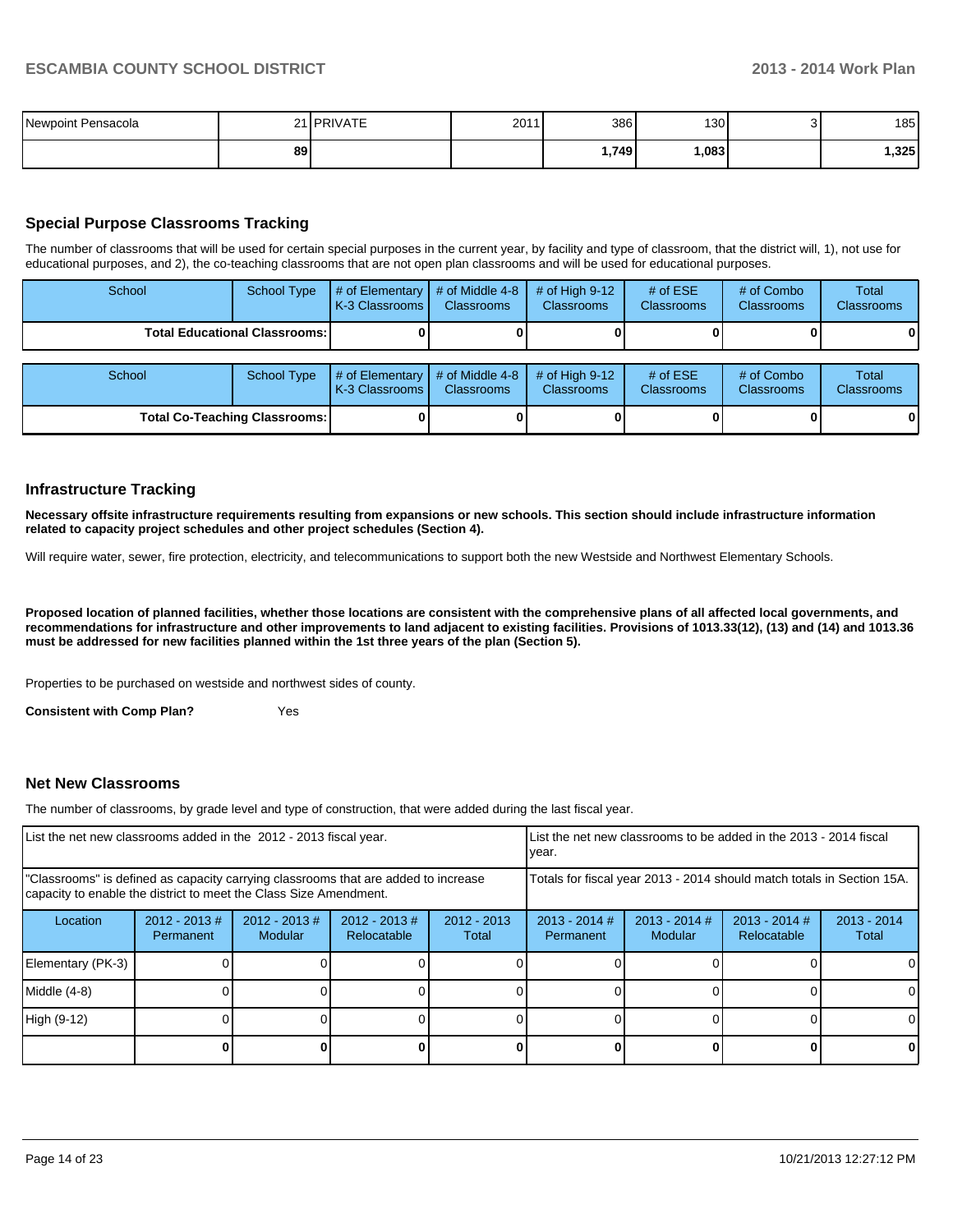# **Relocatable Student Stations**

Number of students that will be educated in relocatable units, by school, in the current year, and the projected number of students for each of the years in the workplan.

| <b>Site</b>                                                 | 2013 - 2014 | 2014 - 2015 | 2015 - 2016 | 2016 - 2017    | 2017 - 2018 | 5 Year Average |
|-------------------------------------------------------------|-------------|-------------|-------------|----------------|-------------|----------------|
| <b>JIM ALLEN ELEMENTARY</b>                                 | 0           | 0           | 0           | 0              | 0           | 0              |
| <b>BELLVIEW ELEMENTARY</b>                                  | 0           | 0           | 0           | 0              | 0           | $\mathbf 0$    |
| <b>BELLVIEW MIDDLE</b>                                      | 154         | 154         | 154         | 154            | 154         | 154            |
| <b>BRATT ELEMENTARY</b>                                     | 0           | $\mathbf 0$ | 0           | 0              | 0           | $\mathbf 0$    |
| <b>BRENTWOOD ELEMENTARY</b>                                 | 80          | 80          | 80          | 80             | 80          | 80             |
| <b>BROWN BARGE MIDDLE</b>                                   | 44          | 44          | 44          | 44             | 44          | 44             |
| BYRNEVILLE ELEMENTARY-CHARTER SCHOOL                        | 40          | 40          | 40          | 40             | 40          | 40             |
| CARVER/CENTURY K-8                                          | 0           | 0           | $\Omega$    | 0              | 0           | $\mathbf 0$    |
| A V CLUBBS ALTERNATIVE                                      | 0           | 0           | $\Omega$    | 0              | 0           | $\mathbf 0$    |
| <b>RANSOM MIDDLE</b>                                        | 242         | 242         | 242         | 242            | 242         | 242            |
| ICORDOVA PARK ELEMENTARY                                    | 76          | 76          | 0           | 0              | 0           | 30             |
| <b>ENSLEY ELEMENTARY</b>                                    | 36          | 36          | 36          | 36             | 36          | 36             |
| ESCAMBIA SENIOR HIGH                                        | 49          | 49          | 49          | 49             | 49          | 49             |
| <b>FERRY PASS ELEMENTARY</b>                                | 89          | 89          | 89          | 89             | 89          | 89             |
| <b>FERRY PASS MIDDLE</b>                                    | 0           | 0           | $\mathbf 0$ | 0              | 0           | $\mathbf 0$    |
| MONTCLAIR ELEMENTARY                                        | 0           | 0           | $\mathbf 0$ | 0              | 0           | $\mathbf 0$    |
| MYRTLE GROVE ELEMENTARY                                     | 72          | 72          | 72          | 72             | 72          | 72             |
| NAVY POINT ELEMENTARY                                       | 0           | 0           | $\Omega$    | 0              | 0           | $\mathbf 0$    |
| LINCOLN PARK ELEMENTARY                                     | 0           | 0           | $\mathbf 0$ | 0              | 0           | $\mathbf 0$    |
| W J WOODHAM MIDDLE SCHOOL                                   | 0           | 0           | $\Omega$    | 0              | 0           | $\mathbf 0$    |
| GEO STONE / W FL HI SCHOOL OF ADVANCED<br><b>TECHNOLOGY</b> | 25          | 25          | 25          | 25             | 25          | 25             |
| <b>IPINE FOREST SENIOR HIGH</b>                             | 100         | 100         | 100         | 100            | 100         | 100            |
| LONGLEAF ELEMENTARY                                         | 0           | $\Omega$    | $\Omega$    | 0              | 0           | $\mathbf 0$    |
| L D MCARTHUR ELEMENTARY                                     | 22          | 22          | 22          | 22             | 22          | 22             |
| ESCAMBIA WESTGATE CENTER                                    | 10          | 10          | 10          | 10             | 10          | 10             |
| BEULAH ELEMENTARY                                           | 152         | 152         | 152         | 152            | 152         | 152            |
| WASHINGTON SENIOR HIGH                                      | 50          | 50          | 50          | 50             | 50          | 50             |
| R C LIPSCOMB ELEMENTARY                                     | 152         | 152         | 152         | 152            | 152         | 152            |
| <b>JIM C BAILEY MIDDLE</b>                                  | 208         | 208         | 208         | 208            | 208         | 208            |
| NORTHVIEW SENIOR HIGH                                       | $\Omega$    | 0           | 0           | $\overline{0}$ | 0           | $\mathbf 0$    |
| MOLINO PARK ELEMENTARY                                      | $\Omega$    | $\mathbf 0$ | $\mathbf 0$ | $\overline{0}$ | 0           | $\mathbf 0$    |
| <b>HELLEN CARO ELEMENTARY</b>                               | 150         | 150         | 150         | 150            | 150         | 150            |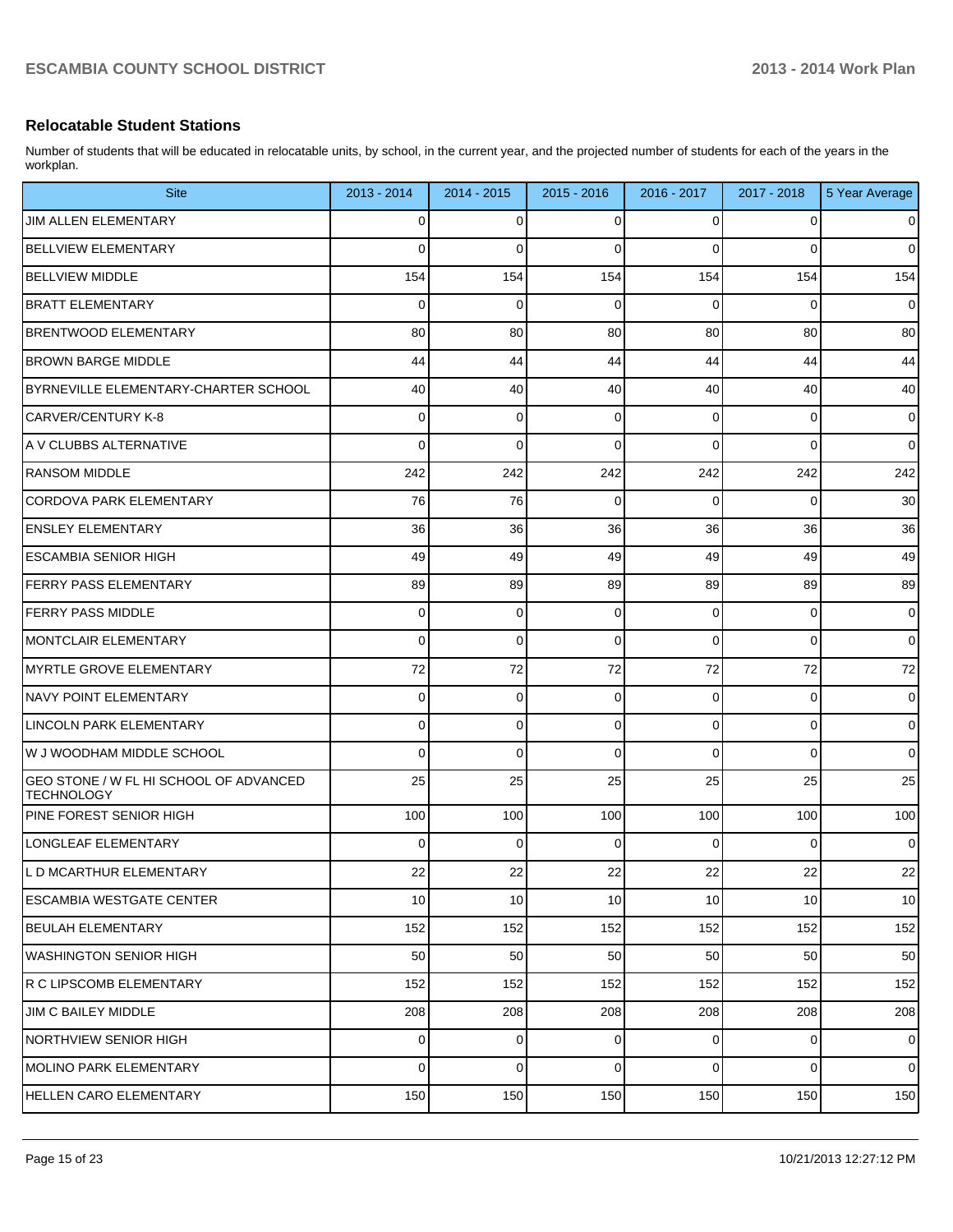| OAKCREST ELEMENTARY                               | $\overline{0}$ | 0              | 0              | 0              | 0              | $\mathsf{O}$   |
|---------------------------------------------------|----------------|----------------|----------------|----------------|----------------|----------------|
| PENSACOLA SENIOR HIGH                             | 0              | 0              | 0              | $\Omega$       | 0              | 0              |
| PINE MEADOW ELEMENTARY                            | 80             | 102            | 102            | 102            | 102            | 98             |
| PLEASANT GROVE ELEMENTARY                         | 54             | 54             | 54             | 54             | 54             | 54             |
| <b>SCENIC HEIGHTS ELEMENTARY</b>                  | 28             | 28             | 28             | 28             | 28             | 28             |
| O J SEMMES ELEMENTARY                             | $\overline{0}$ | 0              | 0              | $\Omega$       | 0              | 0              |
| <b>SHERWOOD ELEMENTARY</b>                        | 0              | 0              | $\Omega$       | $\Omega$       | 0              | 0              |
| IA K SUTER ELEMENTARY                             | 0              | 0              | 0              | $\Omega$       | $\Omega$       | 0              |
| <b>JM TATE SENIOR HIGH</b>                        | 25             | 25             | 25             | 25             | 25             | 25             |
| <b>ERNEST WARD MIDDLE</b>                         | 22             | 22             | $\Omega$       | $\Omega$       | 0              | 9              |
| <b>WARRINGTON ELEMENTARY</b>                      | 167            | 149            | 149            | 149            | 149            | 153            |
| <b>WARRINGTON MIDDLE</b>                          | 0              | 0              | 0              | 0              | 0              | 0              |
| <b>C A WEIS ELEMENTARY</b>                        | 0              | 0              | $\Omega$       | $\Omega$       | $\Omega$       | 0              |
| <b>WEST PENSACOLA ELEMENTARY</b>                  | 18             | 18             | 18             | 18             | 18             | 18             |
| J H WORKMAN MIDDLE                                | 22             | 22             | 22             | 22             | 22             | 22             |
| <b>REINHARDT HOLM ELEMENTARY</b>                  | $\overline{0}$ | 0              | 0              | $\Omega$       | 0              | 0              |
| ALLIE YNIESTRA ELEMENTARY                         | 0              | 0              | 0              | $\Omega$       | 0              | 0              |
| JUDY ANDREWS SCHOOL                               | 0              | 0              | 0              | $\Omega$       | 0              | 0              |
| <b>SPENCER BIBBS ELEMENTARY</b>                   | 0              | $\Omega$       | 0              | 0              | 0              | 0              |
| MCMILLAN PRE-K CENTER                             | 0              | 0              | 0              | $\Omega$       | 0              | 0              |
| <b>ESEAL CENTER</b>                               | 0              | 0              | 0              | 0              | 0              | 0              |
| N B COOK ELEMENTARY (NEW)                         | 0              | 0              | $\Omega$       | $\Omega$       | 0              | 0              |
| <b>BLUE ANGELS ELEMENTARY</b>                     | 0              | 0              | 0              | 0              | $\Omega$       | 0              |
| <b>GLOBAL LEARNING ACADEMY</b>                    | 0              | $\Omega$       | 0              | 0              | 0              | 0              |
| <b>GEORGE WASHINGTON CARVER MIDDLE</b>            | 0              | 0              | 0              | 0              | 0              | 0              |
| JOHN A GIBSON HEADSTART PROGRAM                   | $\overline{0}$ | $\overline{0}$ | $\overline{0}$ | $\overline{0}$ | $\overline{0}$ | $\overline{0}$ |
| Totals for ESCAMBIA COUNTY SCHOOL DISTRICT        |                |                |                |                |                |                |
| Total students in relocatables by year.           | 2,167          | 2,171          | 2,073          | 2,073          | 2,073          | 2,111          |
| Total number of COFTE students projected by year. | 37,638         | 37,563         | 37,358         | 37,138         | 37,013         | 37,342         |
| Percent in relocatables by year.                  | 6 %            | 6 %            | 6 %            | 6 %            | 6 %            | 6%             |

# **Leased Facilities Tracking**

Exising leased facilities and plans for the acquisition of leased facilities, including the number of classrooms and student stations, as reported in the educational plant survey, that are planned in that location at the end of the five year workplan.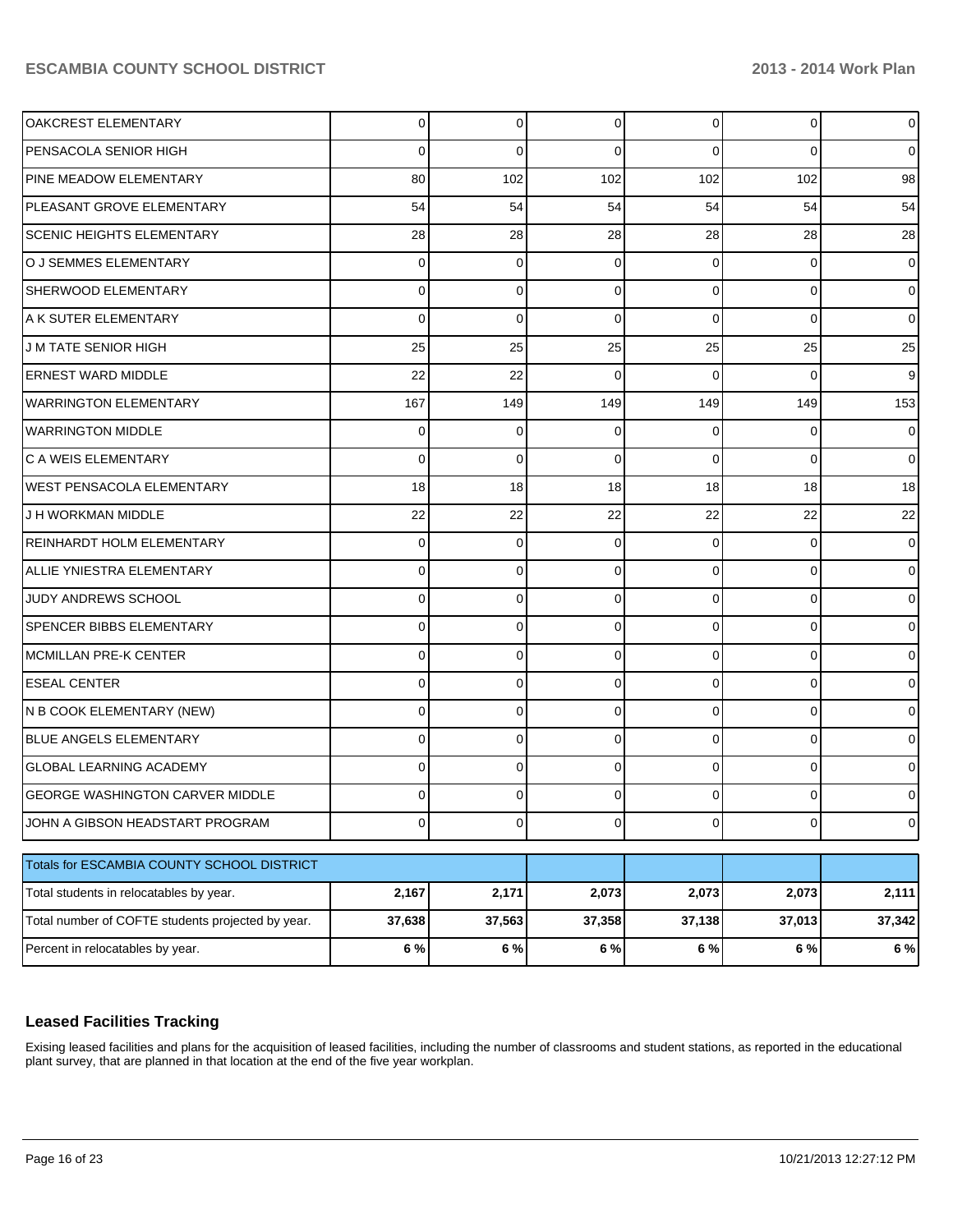| Location                             | # of Leased<br>Classrooms 2013 -<br>2014 | <b>FISH Student</b><br><b>Stations</b> | Owner | # of Leased<br>Classrooms 2017 -<br>2018 | <b>FISH Student</b><br><b>Stations</b> |
|--------------------------------------|------------------------------------------|----------------------------------------|-------|------------------------------------------|----------------------------------------|
| <b>BROWN BARGE MIDDLE</b>            | $\Omega$                                 | 0                                      |       | 0                                        | 0                                      |
| BYRNEVILLE ELEMENTARY-CHARTER SCHOOL | $\Omega$                                 | 0                                      |       | 0                                        | 0                                      |
| <b>CARVER/CENTURY K-8</b>            | $\Omega$                                 | 0                                      |       | 0                                        | 0                                      |
| A V CLUBBS ALTERNATIVE               | $\Omega$                                 | $\Omega$                               |       | 0                                        | 01                                     |
| <b>RANSOM MIDDLE</b>                 | $\Omega$                                 | $\Omega$                               |       | 0                                        | 0                                      |
| <b>CORDOVA PARK ELEMENTARY</b>       | $\Omega$                                 | $\Omega$                               |       | 0                                        | 0                                      |
| <b>ENSLEY ELEMENTARY</b>             | $\Omega$                                 | $\Omega$                               |       | 0                                        | 0                                      |
| <b>ESCAMBIA SENIOR HIGH</b>          | $\Omega$                                 | $\Omega$                               |       | 0                                        | 0                                      |
| <b>FERRY PASS ELEMENTARY</b>         | $\Omega$                                 | 0                                      |       | 0                                        | 0                                      |
| <b>FERRY PASS MIDDLE</b>             | $\Omega$                                 | $\Omega$                               |       | 0                                        | 01                                     |
| MONTCLAIR ELEMENTARY                 | $\Omega$                                 | $\Omega$                               |       | 0                                        | 0                                      |
| MYRTLE GROVE ELEMENTARY              | $\Omega$                                 | $\Omega$                               |       | 0                                        | 0                                      |
| NAVY POINT ELEMENTARY                | $\Omega$                                 | $\Omega$                               |       | 0                                        | 0                                      |
| <b>OAKCREST ELEMENTARY</b>           | $\Omega$                                 | $\Omega$                               |       | 0                                        | 01                                     |
| PENSACOLA SENIOR HIGH                | $\Omega$                                 | 0                                      |       | 0                                        | 0                                      |
| PINE MEADOW ELEMENTARY               | $\Omega$                                 | $\Omega$                               |       | 0                                        | 0                                      |
| PLEASANT GROVE ELEMENTARY            | $\Omega$                                 | $\Omega$                               |       | 0                                        | 0                                      |
| <b>SCENIC HEIGHTS ELEMENTARY</b>     | $\Omega$                                 | $\Omega$                               |       | 0                                        | 0                                      |
| O J SEMMES ELEMENTARY                | $\Omega$                                 | 0                                      |       | 0                                        | 0                                      |
| <b>SHERWOOD ELEMENTARY</b>           | $\Omega$                                 | $\Omega$                               |       | 0                                        | 01                                     |
| IA K SUTER ELEMENTARY                | $\Omega$                                 | $\Omega$                               |       | 0                                        | 0                                      |
| <b>JM TATE SENIOR HIGH</b>           | $\Omega$                                 | $\Omega$                               |       | 0                                        | 0                                      |
| <b>ERNEST WARD MIDDLE</b>            | $\Omega$                                 | $\Omega$                               |       | U                                        | 0                                      |
| <b>WARRINGTON ELEMENTARY</b>         | $\overline{0}$                           | $\Omega$                               |       | $\overline{0}$                           | $\overline{0}$                         |
| <b>WARRINGTON MIDDLE</b>             | $\mathbf 0$                              | 0                                      |       | 0                                        | $\overline{0}$                         |
| C A WEIS ELEMENTARY                  | $\mathbf 0$                              | $\Omega$                               |       | 0                                        | $\overline{0}$                         |
| <b>WEST PENSACOLA ELEMENTARY</b>     | $\mathbf 0$                              | $\Omega$                               |       | 0                                        | $\overline{0}$                         |
| J H WORKMAN MIDDLE                   | $\mathbf 0$                              | $\Omega$                               |       | 0                                        | $\overline{0}$                         |
| REINHARDT HOLM ELEMENTARY            | $\mathbf 0$                              | $\Omega$                               |       | 0                                        | $\overline{0}$                         |
| ALLIE YNIESTRA ELEMENTARY            | $\mathbf 0$                              | $\Omega$                               |       | 0                                        | $\overline{0}$                         |
| JUDY ANDREWS SCHOOL                  | $\mathbf 0$                              | $\Omega$                               |       | 0                                        | $\overline{0}$                         |
| SPENCER BIBBS ELEMENTARY             | $\mathbf 0$                              | $\Omega$                               |       | 0                                        | $\overline{0}$                         |
| MCMILLAN PRE-K CENTER                | $\mathbf 0$                              | 0                                      |       | 0                                        | $\overline{0}$                         |
| LINCOLN PARK ELEMENTARY              | $\pmb{0}$                                | 0                                      |       | 0                                        | $\overline{0}$                         |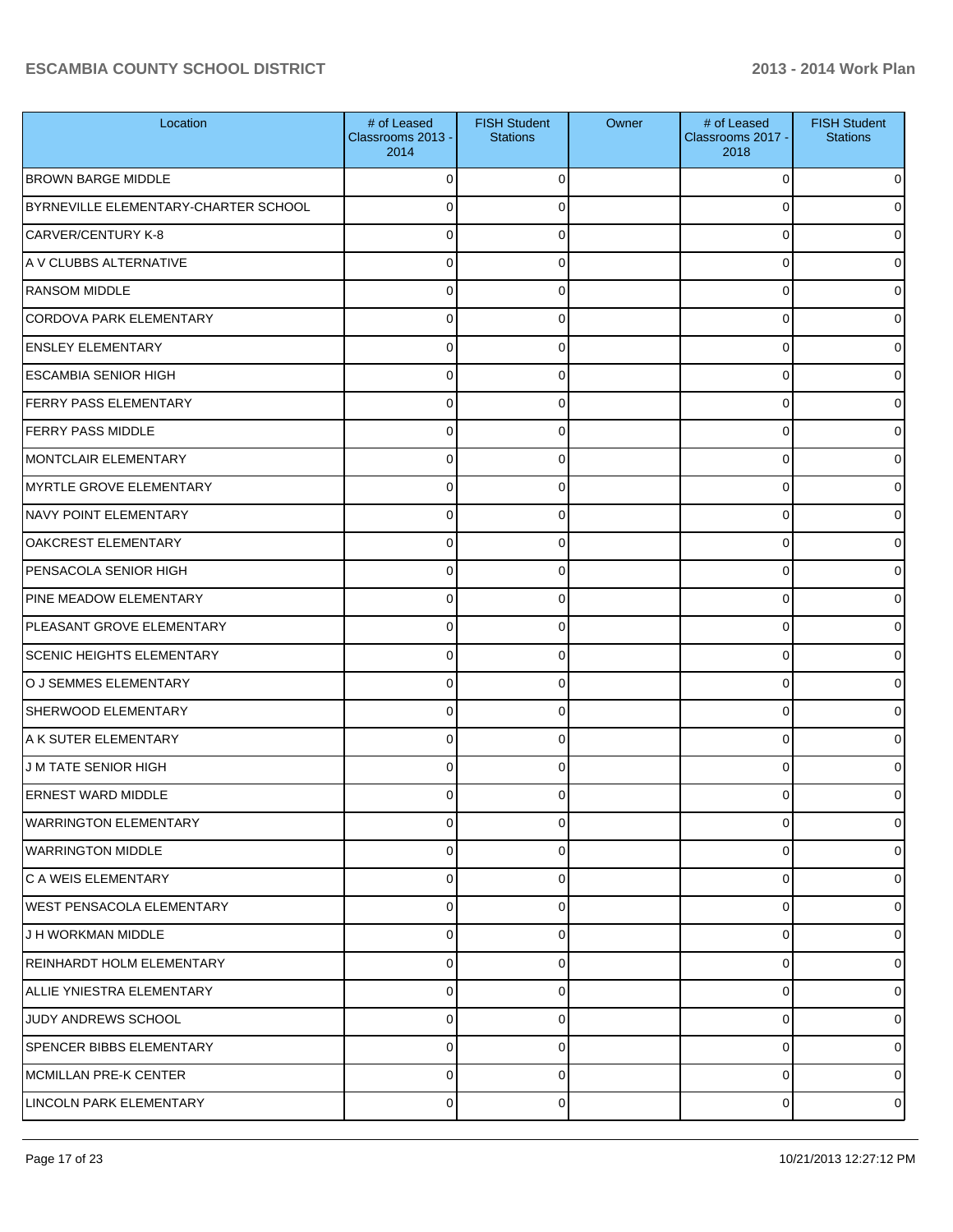| W J WOODHAM MIDDLE SCHOOL                                   | $\overline{0}$ | $\Omega$     | $\overline{0}$ | $\overline{0}$ |
|-------------------------------------------------------------|----------------|--------------|----------------|----------------|
| GEO STONE / W FL HI SCHOOL OF ADVANCED<br><b>TECHNOLOGY</b> | $\Omega$       | O            | $\Omega$       | 01             |
| PINE FOREST SENIOR HIGH                                     | $\Omega$       | $\Omega$     | 0              | 0              |
| LONGLEAF ELEMENTARY                                         | $\overline{0}$ | $\mathbf{0}$ | $\Omega$       | 0              |
| L D MCARTHUR ELEMENTARY                                     | $\Omega$       | $\Omega$     | $\Omega$       | U              |
| <b>ESCAMBIA WESTGATE CENTER</b>                             | $\Omega$       | $\Omega$     | $\Omega$       | 0              |
| BEULAH ELEMENTARY                                           | $\Omega$       | $\Omega$     | $\Omega$       | 0              |
| <b>WASHINGTON SENIOR HIGH</b>                               | $\Omega$       | $\Omega$     | 0              | 01             |
| IR C LIPSCOMB ELEMENTARY                                    | $\Omega$       | $\Omega$     | $\Omega$       | Οl             |
| JIM C BAILEY MIDDLE                                         | $\Omega$       | O            | 0              | 01             |
| <b>NORTHVIEW SENIOR HIGH</b>                                | $\Omega$       |              | $\Omega$       | 0              |
| <b>ESEAL CENTER</b>                                         | 0              | n            | 0              | 01             |
| N B COOK ELEMENTARY (NEW)                                   | $\Omega$       |              | $\Omega$       | 0              |
| BLUE ANGELS ELEMENTARY                                      | $\Omega$       | 0            | $\Omega$       | 0              |
| MOLINO PARK ELEMENTARY                                      | 0              |              | 0              | 0              |
| <b>GLOBAL LEARNING ACADEMY</b>                              | $\Omega$       | $\Omega$     | 0              | 01             |
| <b>HELLEN CARO ELEMENTARY</b>                               | $\Omega$       | O            | 0              | 0              |
| <b>JIM ALLEN ELEMENTARY</b>                                 | $\Omega$       | $\Omega$     | 0              | 0              |
| <b>BELLVIEW ELEMENTARY</b>                                  | $\Omega$       | $\Omega$     | 0              | 0              |
| BELLVIEW MIDDLE                                             | $\Omega$       | $\Omega$     | $\Omega$       | 0              |
| <b>BRATT ELEMENTARY</b>                                     | $\Omega$       | $\Omega$     | 0              | $\Omega$       |
| <b>BRENTWOOD ELEMENTARY</b>                                 | $\Omega$       | $\Omega$     | 0              | $\overline{0}$ |
| <b>GEORGE WASHINGTON CARVER MIDDLE</b>                      | $\Omega$       | $\Omega$     | $\Omega$       | 01             |
| JOHN A GIBSON HEADSTART PROGRAM                             | $\Omega$       | 0            | 0              | 0              |
|                                                             |                |              |                | 0              |

# **Failed Standard Relocatable Tracking**

Relocatable units currently reported by school, from FISH, and the number of relocatable units identified as 'Failed Standards'.

Nothing reported for this section.

# **Planning**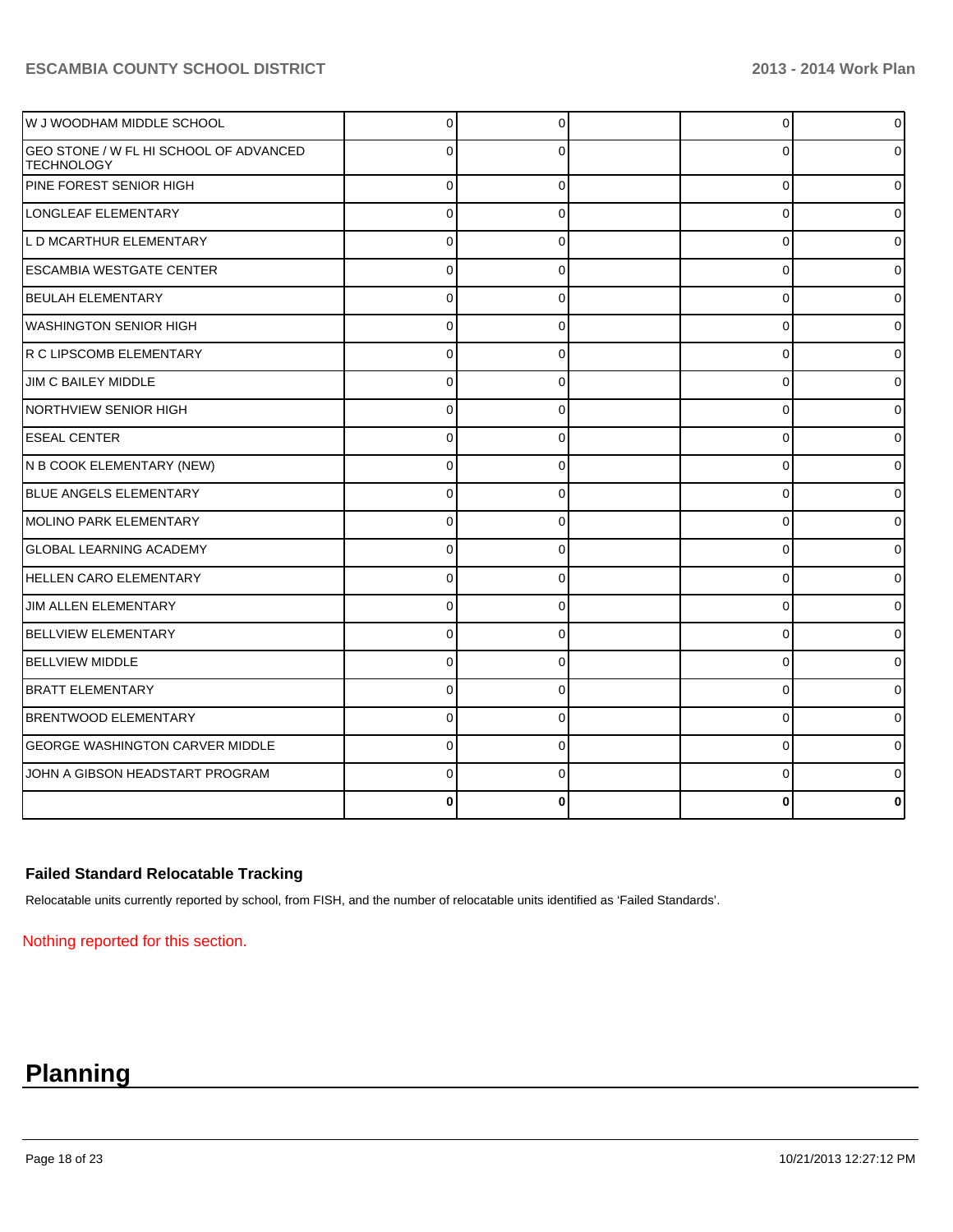### **Class Size Reduction Planning**

**Plans approved by the school board that reduce the need for permanent student stations such as acceptable school capacity levels, redistricting, busing, year-round schools, charter schools, magnet schools, public-private partnerships, multitrack scheduling, grade level organization, block scheduling, or other alternatives.**

The School District of Escambia County has taken steps to address class-size reduction issues that include:

Closing near or over-capacity schools to transfers Redistricting attendance zones Approving charter contracts as appropriate Establishing magnet programs in under-utilized sites Establishing our own virtual academy Increasing dual enrollment options

### **School Closure Planning**

**Plans for the closure of any school, including plans for disposition of the facility or usage of facility space, and anticipated revenues.**

No plans for closure at this time.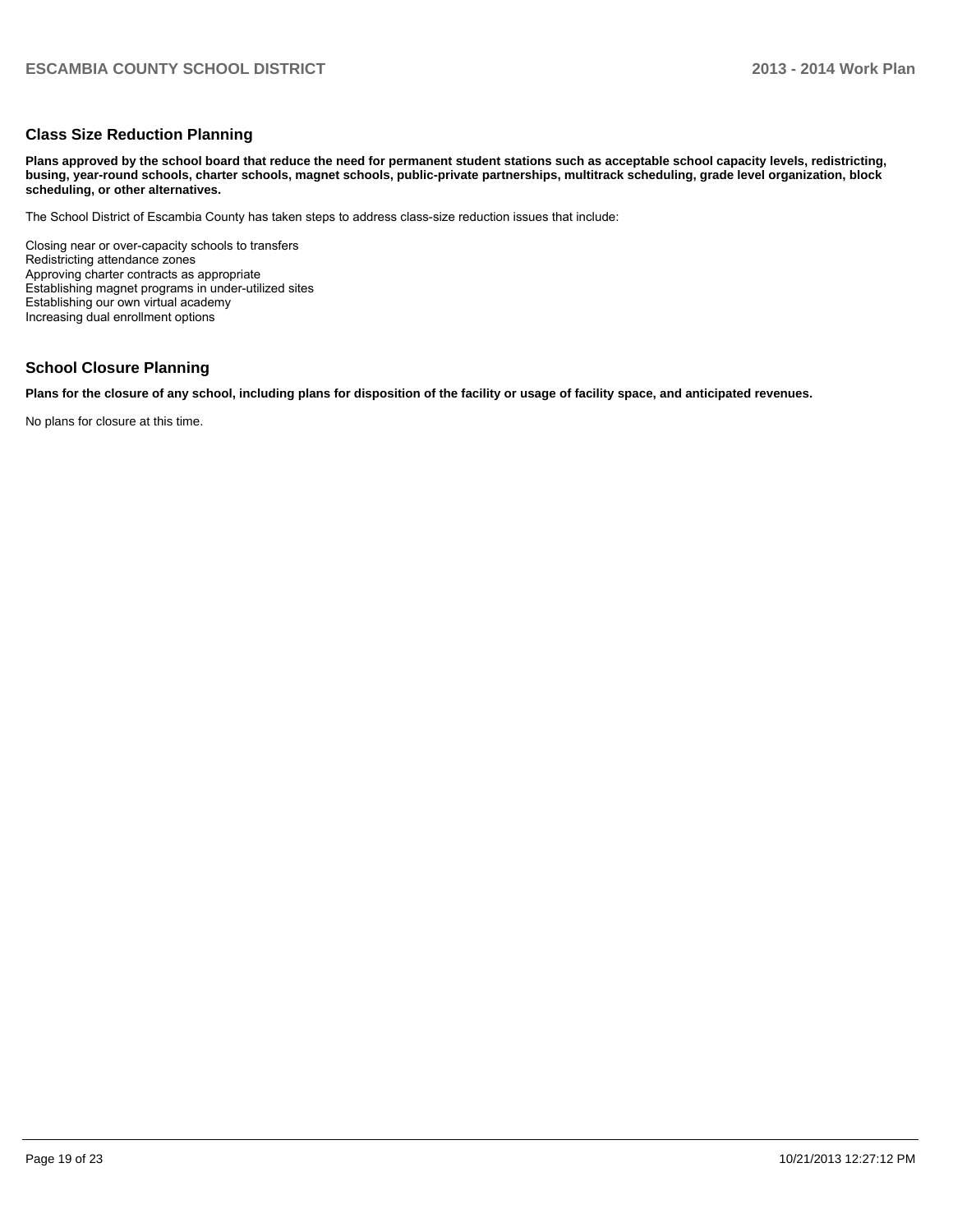Five Year Survey - Ten Year Capacity **10/21/2013** ESCAMBIA COUNTY SCHOOL DISTRICT

**Schedule of capital outlay projects projected to ensure the availability of satisfactory student stations for the projected student enrollment in K - 12 programs for the future 5 years beyond the 5-year district facilities work program.**

No items meet the criteria.

Five Year Survey - Ten Year Infrastructure **10/21/2013** ESCAMBIA COUNTY SCHOOL DISTRICT

**Proposed Location of Planned New, Remodeled, or New Additions to Facilities in 6 thru 10 out years (Section 28).**

Not Specified

**Plans for closure of any school, including plans for disposition of the facility or usage of facility space, and anticipated revenues in the 6 thru 10 out years (Section 29).**

Not Specified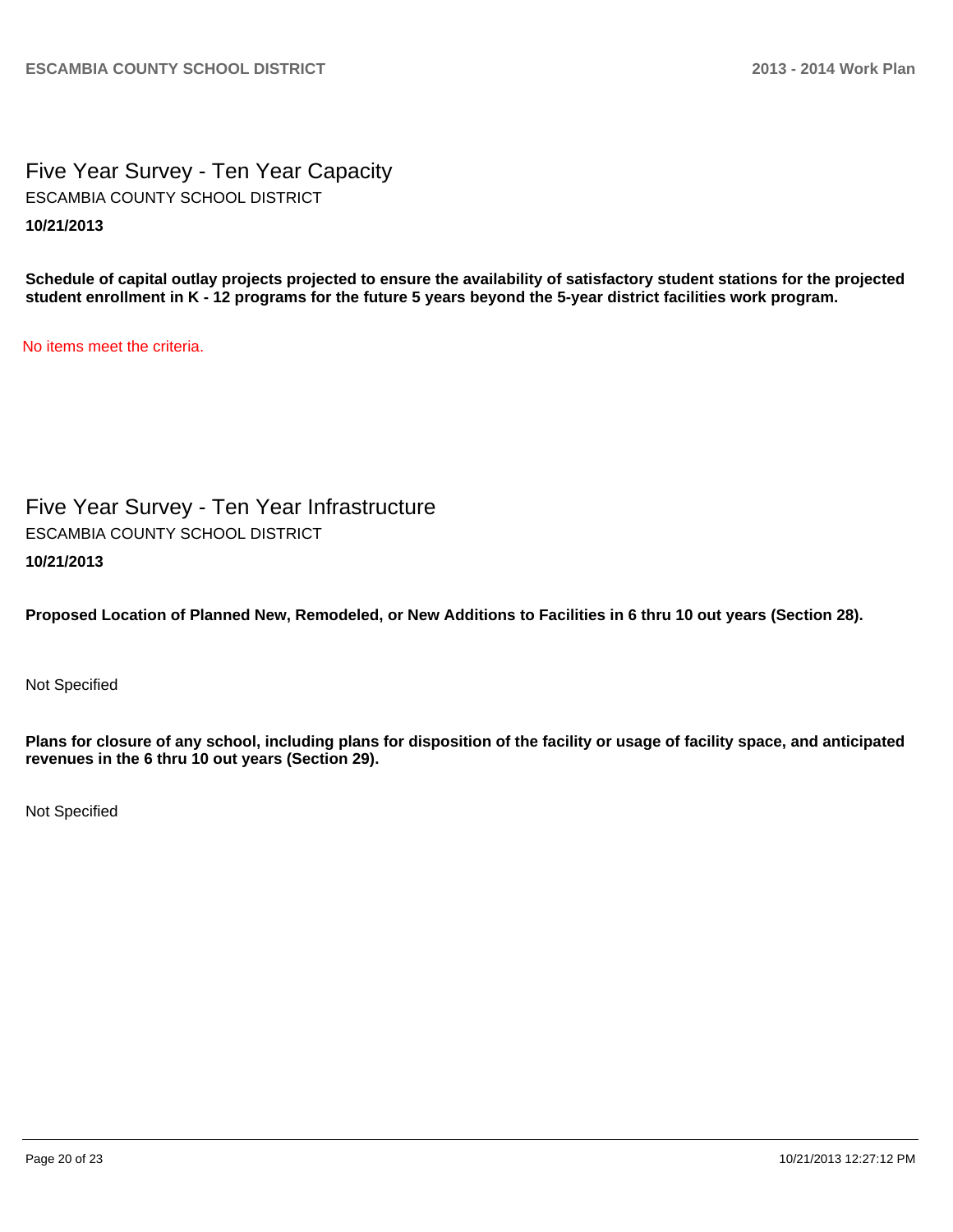Five Year Survey - Ten Year Maintenance **10/21/2013** ESCAMBIA COUNTY SCHOOL DISTRICT

**District projects and locations regarding the projected need for major renovation, repair, and maintenance projects within the district in years 6 - 10 beyond the projects plans detailed in the five years covered by the work plan.**

No items match the criteria.

# Five Year Survey - Ten Year Utilization

ESCAMBIA COUNTY SCHOOL DISTRICT

**10/21/2013**

**Schedule of planned capital outlay projects identifying the standard grade groupings, capacities, and planned utilization rates of future educational facilities of the district for both permanent and relocatable facilities.**

| <b>Grade Level</b><br>Projections | <b>FISH Student</b><br><b>Stations</b> | <b>Actual FISH</b><br>Capacity | Actual<br><b>COFTE</b> | Actual<br><b>Utilization</b> | Actual new<br><b>Student</b><br>Capacity to be<br>added/remove | Projected<br><b>COFTE</b> | Projected<br><b>Utilization</b> |
|-----------------------------------|----------------------------------------|--------------------------------|------------------------|------------------------------|----------------------------------------------------------------|---------------------------|---------------------------------|
| Elementary -<br>District Totals   | 24,611                                 | 24,611                         | 18,581.71              | 75.50 %                      |                                                                |                           | 0.00 %                          |
| Middle - District<br>Totals       | 12,474                                 | 11,224                         | 8,836.85               | 78.73%                       |                                                                |                           | 0.00%                           |
| High - District<br>Totals         | 11,425                                 | 10,752                         | 9,344.93               | 86.91 %                      |                                                                |                           | 0.00%                           |
| Other - ESE, etc                  | 5,552                                  | 3,530                          | 1,932.98               | 54.76 %                      |                                                                |                           | 0.00%                           |
|                                   | 54,062                                 | 50,117                         | 38,696.47              | 77.21 %                      |                                                                |                           | 0.00%                           |

**Combination schools are included with the middle schools for student stations, capacity, COFTE and utilization purposes because these facilities all have a 90% utilization factor. Use this space to explain or define the grade groupings for combination schools.**

No comments to report.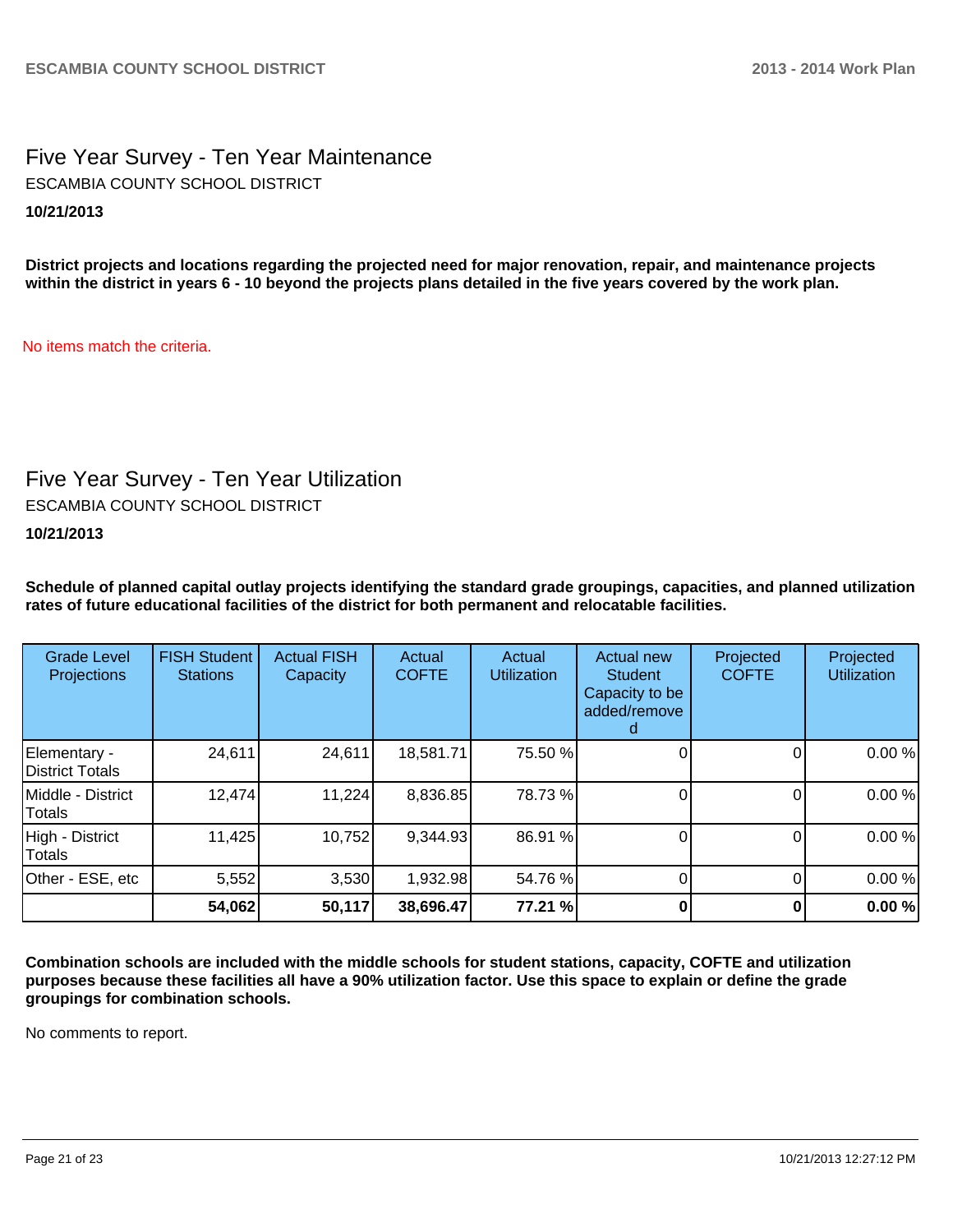Five Year Survey - Twenty Year Capacity **10/21/2013** ESCAMBIA COUNTY SCHOOL DISTRICT

**Schedule of capital outlay projects projected to ensure the availability of satisfactory student stations for the projected student enrollment in K - 12 programs for the future 11 - 20 years beyond the 5-year district facilities work program.**

No items match the criteria.

Five Year Survey - Twenty Year Infrastructure ESCAMBIA COUNTY SCHOOL DISTRICT

**10/21/2013**

**Proposed Location of Planned New, Remodeled, or New Additions to Facilities in the 11 through 20 out years (Section 28).**

Not Specified

**Plans for closure of any school, including plans for disposition of the facility or usage of facility space, and anticipated revenues in the 11 through 20 out years (Section 29).**

Not Specified